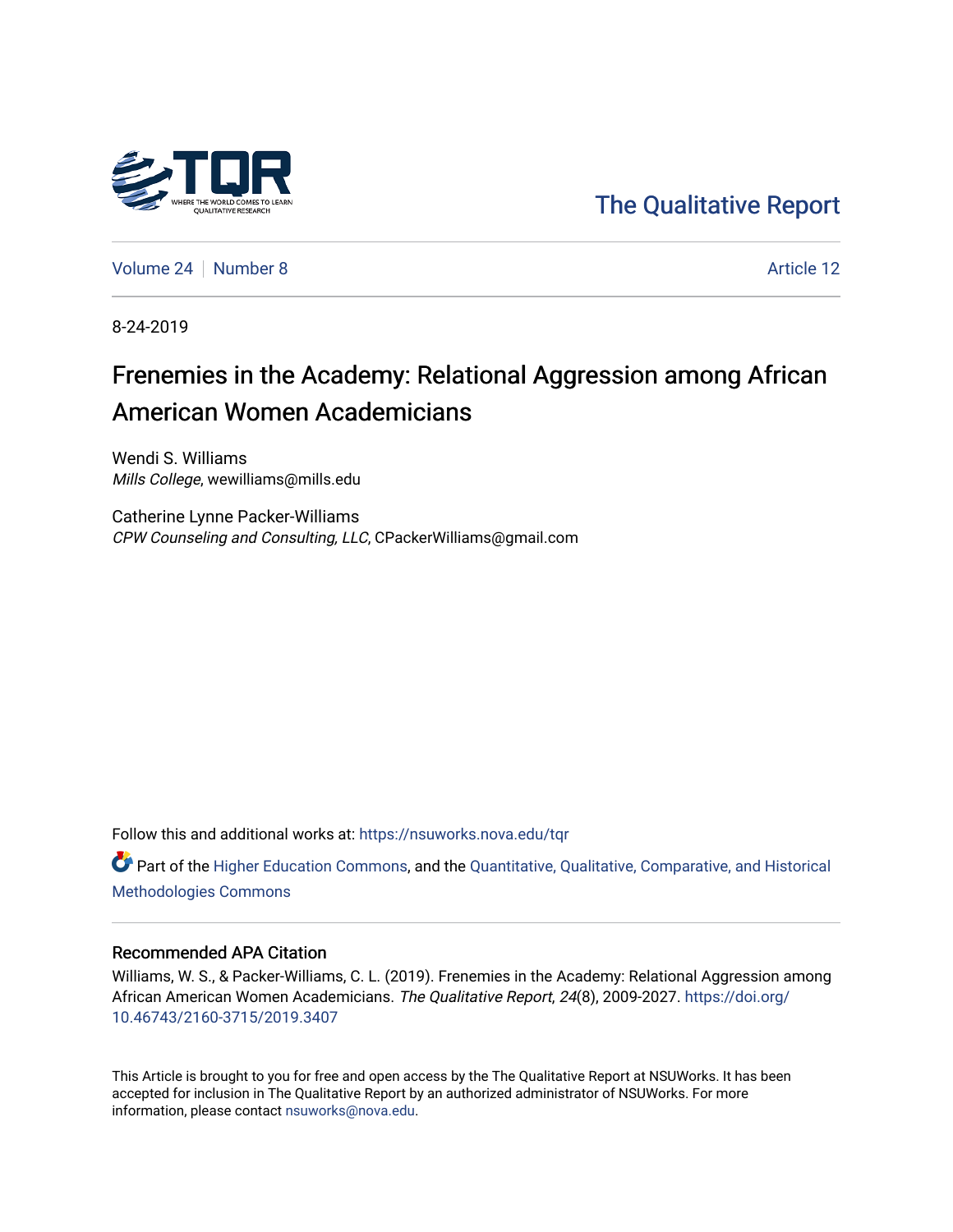

# Frenemies in the Academy: Relational Aggression among African American Women Academicians

# Abstract

Black women academicians represent a highly educated group that at times hold positional power within institutions of higher education. In this paper, the authors utilize a critical race feminist frame to explore their experiences with relational aggressive dynamics within higher education work settings. Using autonarrative qualitative methodology, they collected data through scholarly personal narratives in the form of journals. The entries were analyzed by utilizing an intersectional lens with a focus on coping. Data analysis yielded four themes framed as coping with frenemy dynamics between individuals and contexts. The authors consider the contribution of individual, institutional and structural elements.

# Keywords

Women, Academy, Higher Education, Black, Intersectionality, Autonarrative Methodology

# Creative Commons License



This work is licensed under a [Creative Commons Attribution-Noncommercial-Share Alike 4.0 International](https://creativecommons.org/licenses/by-nc-sa/4.0/)  [License](https://creativecommons.org/licenses/by-nc-sa/4.0/).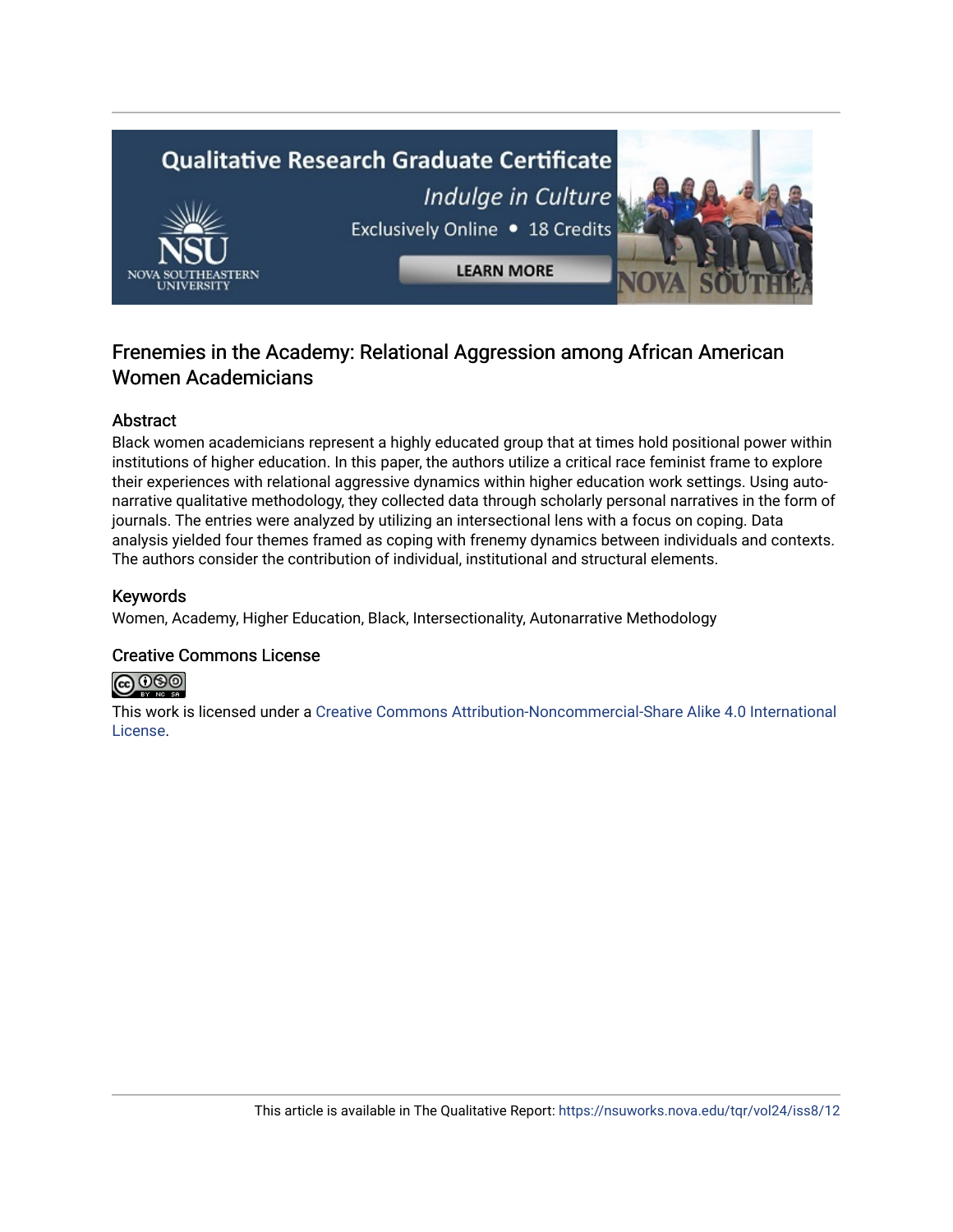

# **Frenemies in the Academy: Relational Aggression among Black Women Academicians**

Wendi S. Williams Mills College, Oakland, California, USA

Catherine L. Packer-Williams CPW Counseling and Consulting, LLC, Aikin, South Carolina, USA

*Black women academicians represent a highly educated group that at times hold positional power within institutions of higher education. In this paper, the authors utilize a critical race feminist frame to explore their experiences with relational aggressive dynamics within higher education work settings. Using auto-narrative qualitative methodology, they collected data through scholarly personal narratives in the form of journals. The entries were analyzed by utilizing an intersectional lens with a focus on coping. Data analysis yielded four themes framed as coping with frenemy dynamics between individuals and contexts. The authors consider the contribution of individual, institutional and structural elements. Keywords: Women, Academy, Higher Education, Black, Intersectionality, Autonarrative Methodology*

Dysfunctional relational dynamics among women in the workplace are fraught with stereotyped notions of women's inability to effectively compete or resolve conflict (Tanenbaum, 2003). Often considered taboo and even a betrayal to one's sex, discussion of the dark or "shadow side" of women's relationships with one another have the potential to perpetuate problematic stereotypes about women's work-life experiences (Chesler, 2009; Sheppard & Aquino, 2013). Shame, resentment, regret, and fear hang alongside hopes for friendship, sisterhood, and connection among women in employment contexts. In settings, such as academia, in which women are one of few, new, and/or likely to be compared to one another for professional gain and/or social inclusion, the situation can be ripe for competitive dynamics (Chesler, 2009). When their numbers are further divided by race, there is even more potential for pitting women of color against one another despite the potential for them to relate most to each other's particular point of view (Denton, 1990). The current work centers on our experiences as two Black women, who were tenure-track professors in Counselor Education programs in the northeastern and southern regions of the United States at the time of data collection.

Generally, Black women stand to be ideal supporters of one another. Given their shared racial and gender identities and the common experiences of discrimination and prejudice they may have as a result of social, cultural and institutional responses to their positionality, they are likely able to relate to one another (Denton, 1990; King & Ferguson, 1996a, 1996b). Relatedly, we argue that Black women may also seek the same among their colleagues in academic contexts. As academic workplaces can position these women to compete with one another to secure coveted perceived or actual limited opportunities, we argue this positioning has the potential to place African American women academics in a relational paradox with one another. On the one hand, they may be best positioned to understand the socio-cultural challenges and triumphs of their respective intersectionality in the academy, and on the other hand, they are placed in competition with one another for time, acknowledgment, and financial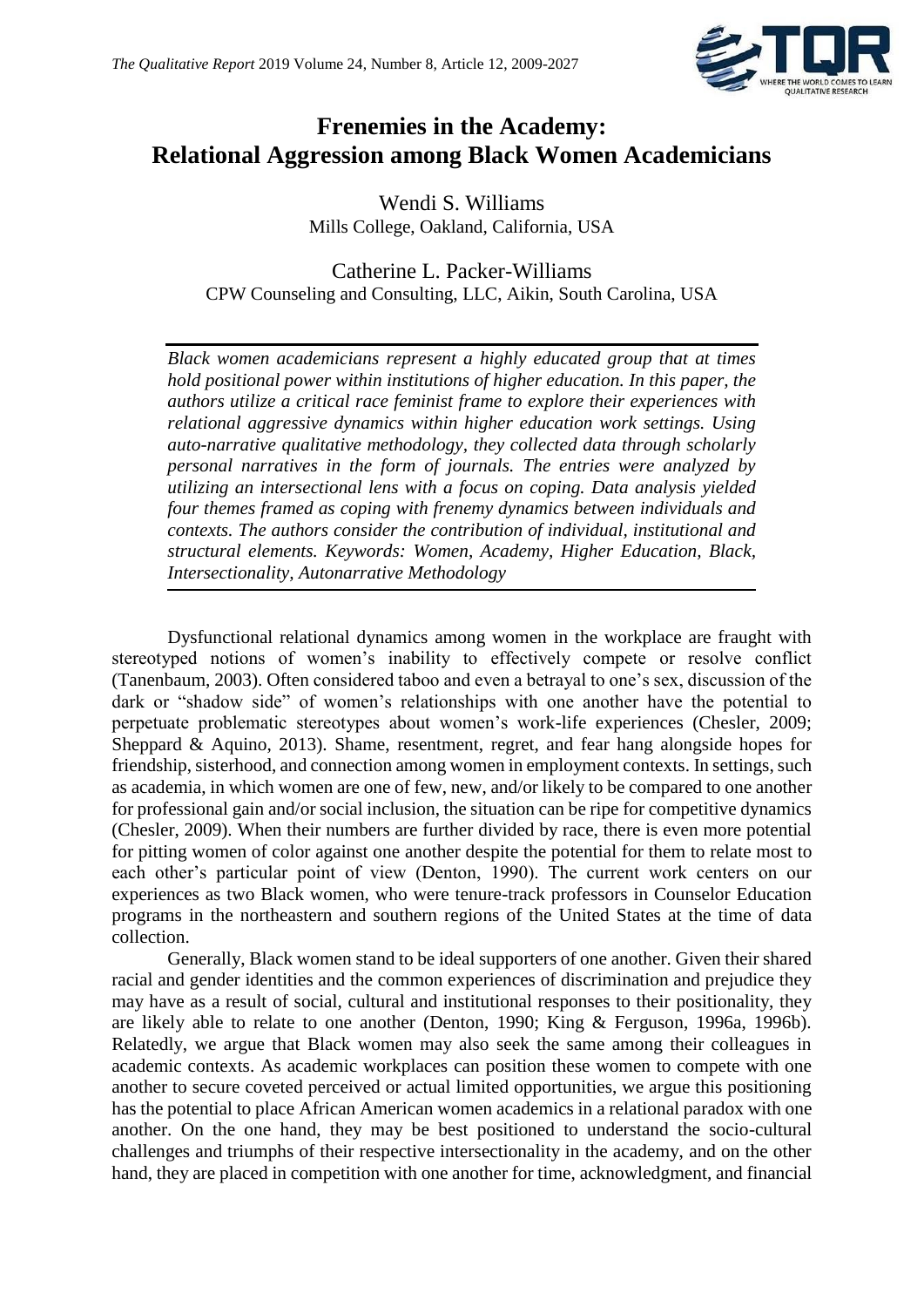What might feel like a singular and stunning defeat for her [Hilary Clinton] is one that Black Women learn to live with everyday – the sense that you are a woman before your time, that your brilliance and talents are limited by the historical moment and the retrograde politics within that moment in which you find yourself living. Black women, from slavery to freedom, know that struggle so much more than any white person ever will. (Cooper, 2018, p. 60)

Cooper's suggestion that Black women, when brilliant, should expect to be perpetually misunderstood, not seen, and/or deemed inconsequential is an unfortunate reality in their lives and particularly in their work. Further, in academic work contexts, it runs counter to what constitutes or can contribute to a successful career. Knowing this, one coping response might be for Black women academicians to take up the posture of advocating, naming, and amplifying the accomplishments of other Black women and themselves. This productive response is what Cooper (2017) describes as *listing*, and is the purpose of the Cite Black Women Collective [\(https://www.citeblackwomencollective.org/\)](https://www.citeblackwomencollective.org/) organized by Dr. Christen Smith at the University of Texas - Austin. Both advocate a praxis of honoring and acknowledging the intellectual work of Black women because often their work is rendered invisible.

Academic culture is characteristically competitive and organized so by design. Scholars are warned to "publish or perish" and are rewarded for engaging in egoistic, self-promotion to make sure that they are recognized with little focus or appreciation for the work of their colleagues. These dynamics can lead to what Black women have described as the "chilly" climate of the academy (Patton, 2004), which causes feelings of isolation. For this reason, they may welcome other Black women who have the capacity to share their point-of-view in order to make meaning of their reality in an academic work context, especially when it does not promote collaborative and integrative engagement that would support their healthy professional development (Denton, 1990). In fact, the intersection of race, class, and gender politics in academic settings may actually place Black women scholars at risk. As institutions of higher learning, and especially those that are predominantly White institutions (PWI) and elite are deemed so by the absence of Black women from their classrooms and the stigmatization of Black female difference (Sulé, 2014), when a Black woman is permitted access to these spaces she may believe herself to be exceptional. This sense of exceptionalism can be threatened when other "exceptional" Black women scholars are invited into that context. Hence, in order to protect her sense of psychological and physical place in academia and ultimately her livelihood, she may engage in relationally aggressive behaviors with other Black women academics in response to actual and/or perceived access scarcity.

# **Of Frenemies, Competition, and Relational Aggression: The Psychology of Women and Girls**

Popularized in the media and fictional depictions of our culture, the concept of the "frenemy" is characteristically a woman or girl engaged in relationally aggressive behaviors to advance her social and/or professional position. While notable white feminists have shed some initial light on these frenemy relational dynamics as they emerge in professional contexts, later formulations that we characterize as taking a critical race feminist stance further explicate the intersection of race, gender, and class to create particular contexts that damage professional relationships among Black women professionally.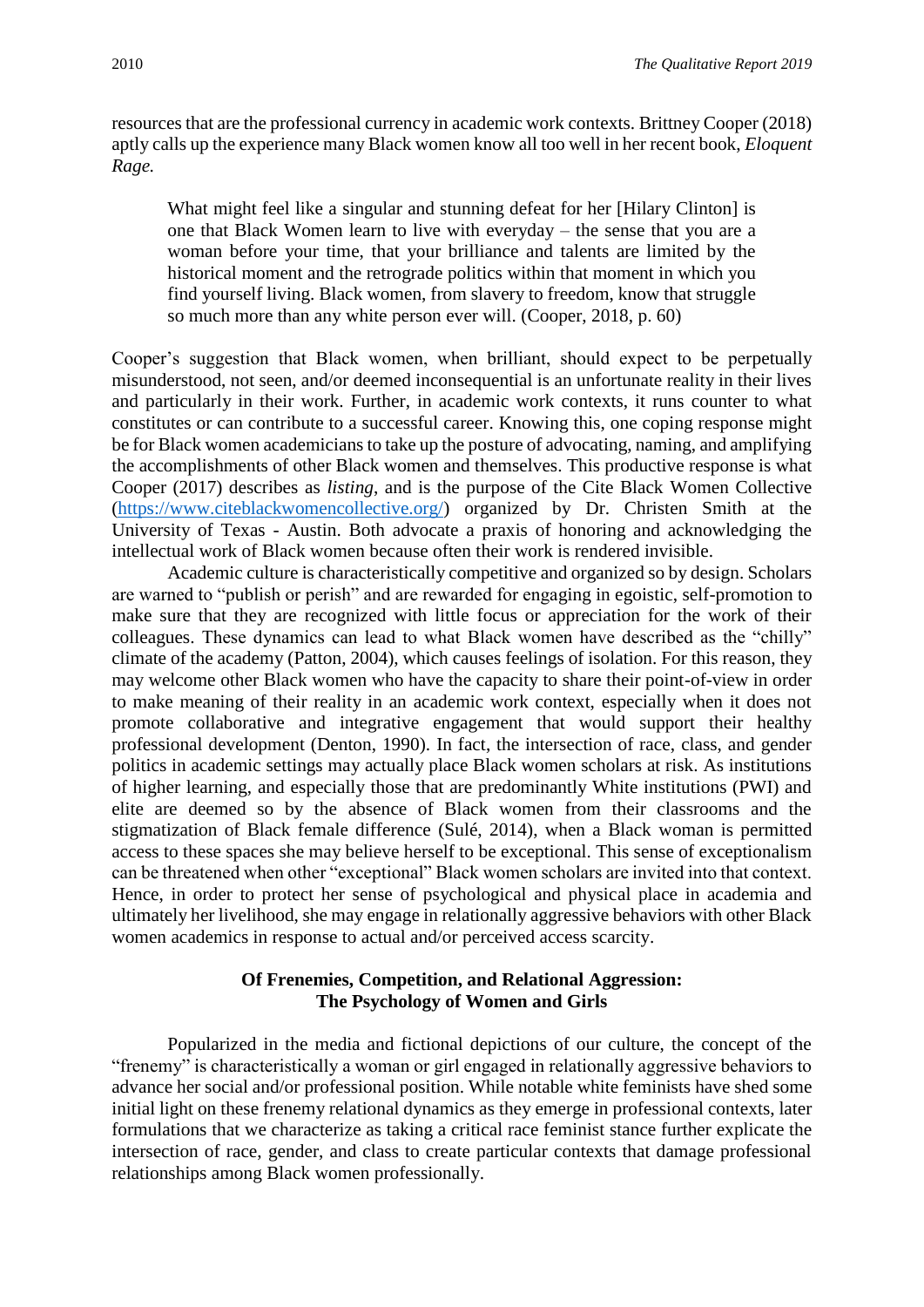Phylis Chesler (2009), Jean Baker Miller (1987), and Carol Gilligan's (1982; 2011) work exploring women and girls' psychology set an early and fertile stage for the psychology of white women and girls. Baker Miller's (1987) relational-cultural theory sets relationships as the site and indicator of mental health and wellness. The primacy of relationship takes further shape in Carol Gilligan's work on the moral development of girls and boys. While her initial formulations about girls' processing of moral expectations and ethics leads to thinking about the ways girls may differ from boys and women from men when enacting ideas of justice, she later articulates her own surprise that her early work served to perpetuate patriarchal practice of division and comparison in social science research (Gilligan, 2011). Upon reflection, Gilligan (2011) articulates that embedded in her findings are the lessons girls learn during adolescence to ignore and silence themselves in order to avoid being socially excluded from the group. And upon further reflection, she realizes that the silencing effect of patriarchy also exerts itself on boys during middle childhood such that they do not express their vulnerability and emotionality, either. We have now come to frame the impact of patriarchy on men and boys as toxic or hegemonic masculinity (Connell & Messerschmidt, 2005). Gilligan (2011) concluded that society exerts a dissociative influence on its members so that they go quiet to avoid punishment for saying things that might dismantle the status quo.

Phylis Chesler's (2009) work centers on the uses and misuses of power between women. She articulates that competition for power between women and girls is indirect because direct expressions of aggression, a form of competition for power and position, are not deemed socially acceptable. Indirect forms of competition consist of psychological bullying in which gossiping (e.g., defamation, humiliation, or betrayal of trust), withholding information, and ostracism are used to socially control women and girls in social and professional settings. Dellasega (2009) highlights these same behaviors in descriptions of relational aggression. Chesler (2009) suggests that women and girls make attempts to get ahead of one another in indirect ways that hide their natural competitive motives because the outward competition is not deemed socially acceptable. Chesler (2009) argues that there are more ways to be indirectly aggressive compared to physically aggressive and women and girls have more options when their aggression is indirect.

In *Mean Girls Grown Up*, Cheryl Dellasega (2005) frames the manifestation of these ideas in women's professional work experiences. In this book and related research among women in the nursing profession, Dellasega (2005; 2009) explores women's professional/friendship relationship dynamics and places them in the following categories: "*queen bee, middle bee, and afraid-to-bee*" behaviors. Essentially, there is the role of the individual with perceived social-cultural power, the queen bee, who is relationally aggressive. She may engage in psychological bullying behaviors described above (e.g., gossiping, defamation, ostracism, or betrayal of trust, etc.) to maintain her power/authority. The middle bee is an intermediary between the queen bee and the "afraid to be." She amplifies and minimizes negative exchanges between the two, thus facilitating these dynamics and being subject to gain or lose power and/or position. The "afraid-to-be" is the woman who has lost her power and retreats away from the relationally aggressive behavior. Dellasega (2005) indicates relationally aggressive behavior can occur between peers or by someone higher or lower in the workplace and relational hierarchy and, in fact, when engaged is a means to move between places in the hierarchy. In other words, enacting these dynamics are an access point to power within these relationships.

Absent these analyses on frenemy and relational aggression dynamics at work is attention to the role of intersecting race, gender, and class factors to mediate power and access. We apply a critical race feminist frame to the consideration of frenemy dynamics to deepen and complicate the effect of race, gender, and class to mediate access to voice, visibility, and power (Wing, 2003). What happens when the socio-cultural power is undergirded by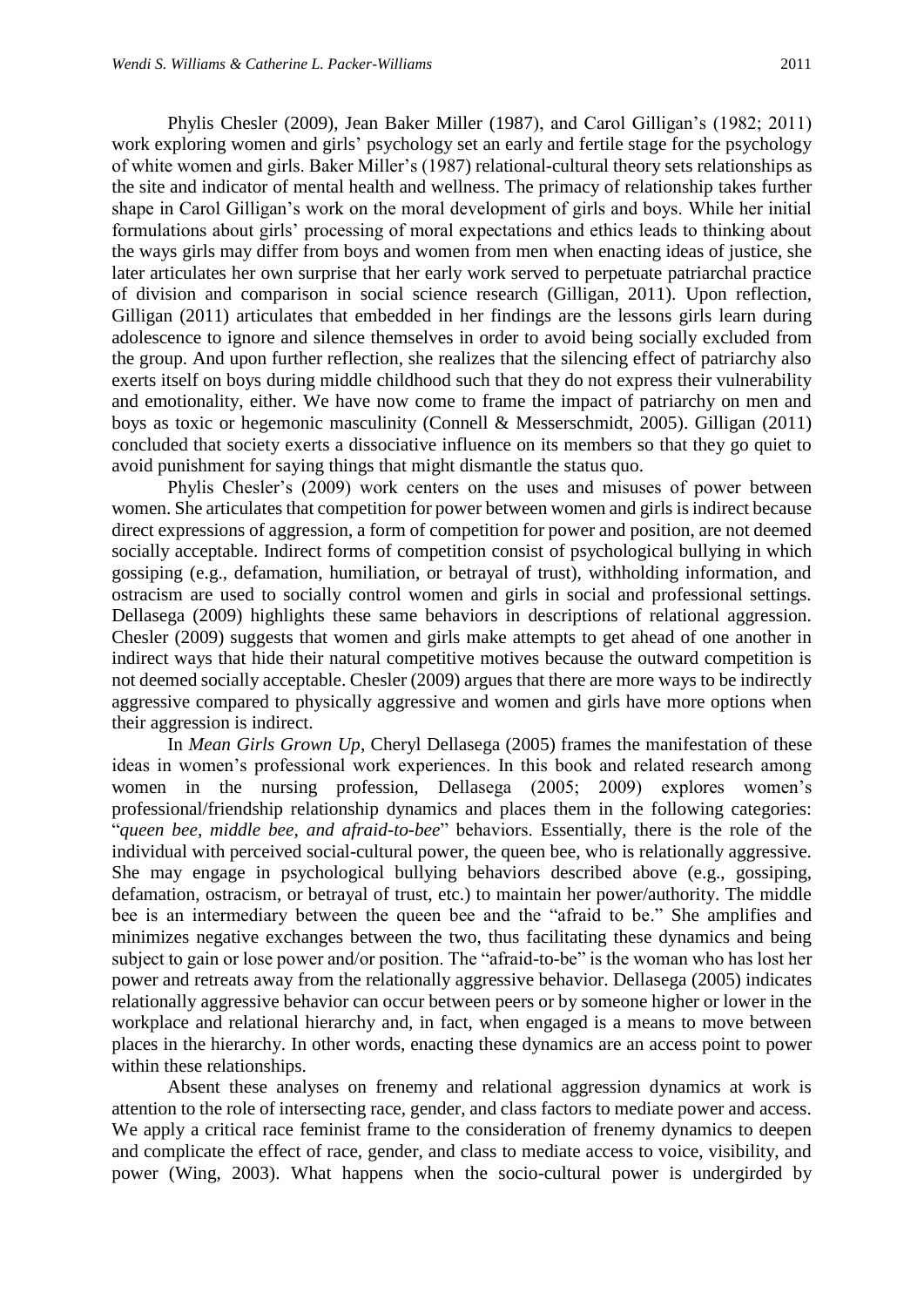whiteness? How do women compete for the queen bee role or engage in the middle of relational aggression when their status is mediated by their proximity to whiteness and access to the benefits of patriarchy? Though cross-racial and gendered explorations are not the focus of this article, Black women's competition and relational aggression with one another is. The degree to which they approximate and seek proximity to whiteness within institutions empowered by what bell hooks terms *imperialist white supremacist capitalist patriarchy* (hooks, 2013) significantly influences their perceptions of themselves and others, and their resulting relationships. In her effort to move "beyond race," hooks names the overarching structure of the hegemony guiding our thoughts, behaviors, and attitudes. Thus, within institutions of higher education, Black women who are academicians and scholars seek access and therefore proximity to the properties of whiteness and smartness that are typically afforded to white heterosexual able-bodied men (Delgado & Stefancic, 2017; Leonardo & Broderick, 2011). The degree to which Black women are able to outperform one another in those spaces has the potential to secure an invitation to belong in the ivory corridors Sulé (2013) asserts their absence makes valuable. And the degree to which they are successful may also secure ousting of their sister-colleague.

Black women scholars have shared their stories about relationships, generally, and within the context of their work lives. King and Ferguson (1996a) speak directly to the intersection of race and gender to shape self-in-relation and communal ideals or what they call "communal self-hood"; the balance between one's development of self in the context of their relationships and ethnocultural identity. Their work describes heightened dependency Black women may have on their friendships and the nature of their relationships with one another in professional contexts.

Professional Black women, in particular, reside in multicultural communities or majority White communities, some living long distances from their family of origin and primary communities of relatives and friends. (King & Ferguson, 1996b, p. 166)

She writes about the potential for isolation and loneliness Black women may encounter when they are far from home and familiar community. In these academic settings where competition and hierarchy are especially prevalent (Johnson-Bailey, 2015; Patton, 2004), Black women academics may understandably rely on their relationships with one another to survive psychically threatening and lonely environments.

Alternatively, the direness of their employment contexts may lead to unchecked psychological need and an unrealistic expectation for friendship help to manage their experiences. King and Ferguson (1993, 1996a, 1996b) address the limits of friendship between Black women to buttress the impacts of systemic and structural inequity in their work lives. They write that "At times a particular woman's deprivation of worth produces a false or pseudo use of communal principles in competitive and hierarchical ways" (King & Ferguson, 1996a), suggesting that the relationship may be misused and possibly abused to respond to the demands of toxic environments. When relational aggression arises between Black women the impact compounds given the intersecting gendered, racialized, and classed tenor of Black women's judgment of themselves and one another. Informed by the Black women's club movement and attempts by Black people to justify their citizenship post-enslavement (Davis, 1999; Higginbotham, 1993), class-based respectability politics articulate social rules and expectations which dictate an individual's social acceptance and credibility (Williams, 2014). These rules exert social control over the actions and movement of women within social and professional hierarchies and emerge out of a desire to preserve Black lives (Chesler, 2009; Davis, 1999; Higginbotham, 1993). In light of Black women's friendship and relationship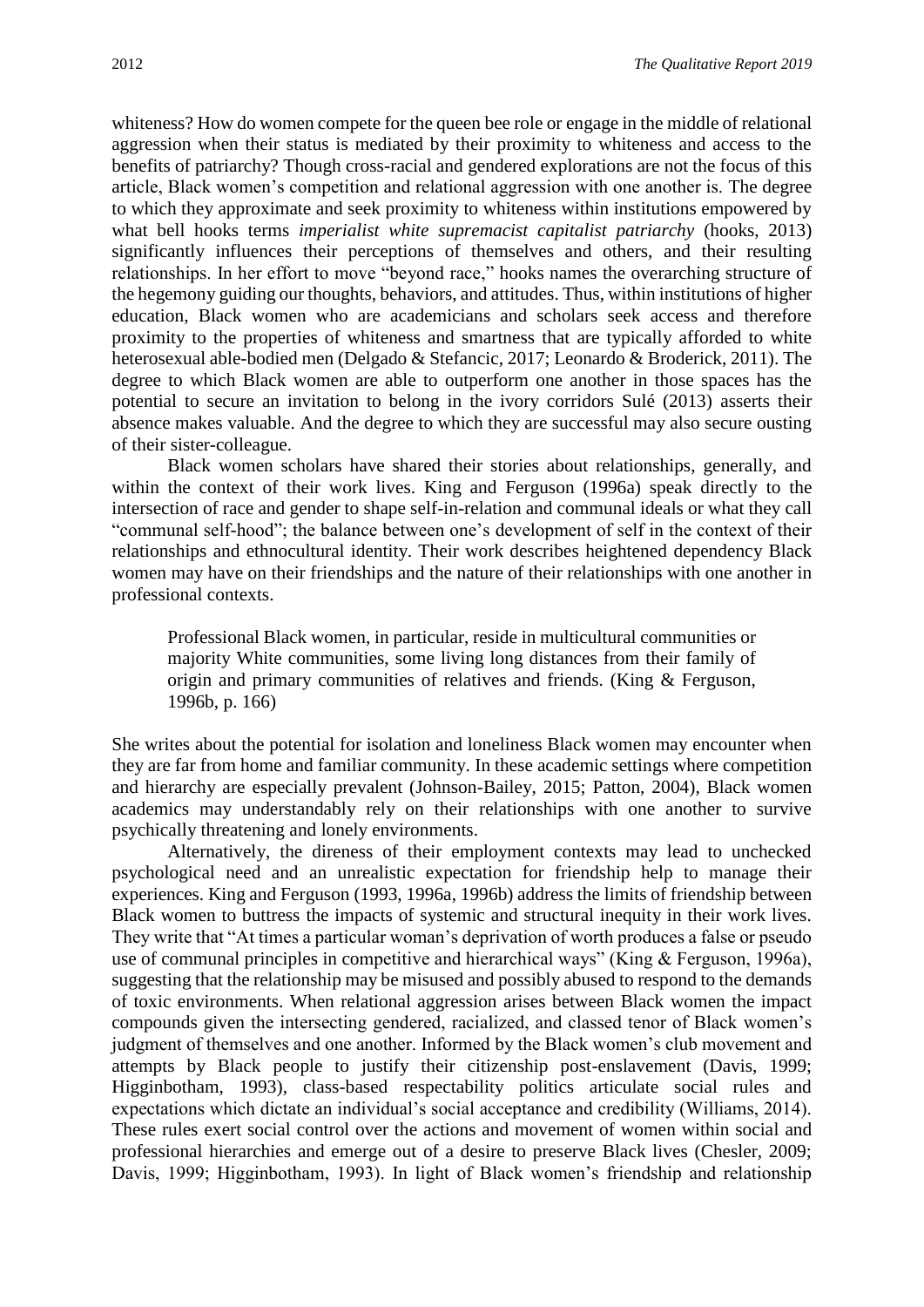ideals (King & Ferguson, 1996a), relational aggression among them has the potential to be experienced as particularly problematic and especially hurtful *because* it is committed by another Black woman.

King and Ferguson (1993) speak to the expectation of an "untenable and unyielding sisterhood" (as cited in King & Ferguson, 1996a) among Black women. They suggest Black women's friendships/relationships are predicated on an "ideal" of infinite help-giving, that may result in unchecked psychological need in the form of undifferentiated self, low self-esteem, and/or chronic dependency. They warn these dynamics can lead to abuse of these relationships (King & Ferguson, 1996a, 1996b). As described, such relationships are sites for particularly high stakes and ultimately leave some Black women to feel depleted and vulnerable to be seen as a friend-failure as there is no possible way for them to live up to this standard. With little room for their inevitable fallibility, these friendship dynamics can cause them to set one another up for a parallel unrealistic strong and together Black woman stereotype expectation that has proven to be detrimental to Black women's health and wellness (Beaubeouf-Lafontant, 2009). In fact, when these transgressions occur between Black women, they are especially damaging because they are so very aware of the difficulty of one another's lives (Johnson-Bailey, 2015).

In the same vein of the current study, research on African American women's work lives in academia use qualitative methods that elevate their narratives. Scholars Juanita Johnson-Bailey's (2015) and Tracey Owens Patton's (2004) works are examples. Johnson-Bailey tells her story of several instances that have occurred in her over 20 years' academic career to demonstrate what she terms "academic incivility" and Patton (2004) shares her narrative as a means to articulate a professional development model for African American academics. Interestingly, Patton's model aligns with Johnson-Bailey's (2015) description of her experiences of relational aggression in an academic workplace and in the following, we outline the phases of Patton's model (enchantment, disenchantment, and re-articulation) through Johnson-Bailey's (2015) narrative.

The first phase of Patton's model is *enchantment*. She describes the Black woman academic as being excited about her work and ability to be intellectually engaged. In her writing, Johnson-Bailey (2015) exalts having the "best job in the world" (p. 46) in which travel, free books, and nurturing her intellect are enjoyed. Patton goes on to describe the *disenchantment* phase in which the Black woman academic realizes the effect of interlocking systems of racial and gender oppression and their effect to restrict her privileges as an academic. She recognizes that she will not be permitted to have the same experiences as her White or men of color colleagues. Illustrative of this stage, Johnson-Bailey states, "I discovered this revered place (academia) was not sacrosanct, but an American workplace that did not exist apart from and superior to the outside world" (2015, p. 42). Johnson-Bailey describes a number of examples that led her to feel disenchanted about her work. She described the "worthlessness of positional power in certain conflicts" (Johnson-Bailey, 2015, p. 44) and shared examples wherein female students (White and Black) were able to bully her because her race and gender intersected in the institution to reify her lack of actual power and authority no matter status and position within the university. For example, she described the "phenomenon of existing as a gendered being in the workplace" (Johnson-Bailey, 2015, p. 45) when she was called "Miss, Ms. or Mrs." rather than "Dr.," and when she was interrupted during meetings. The final stage of Patton's model involves the African American woman academic *re-articulating* the academy, such that she develops new definitions of the work that are informed by both the disenfranchised and privileged perspectives she holds. Thus, African American women academics must learn to thrive in a "*both-and*" scenario relative to the instability of the power and privilege they experience in their work environments. At the end of her writing, Johnson-Bailey (2015) describes a difficult moment when her leadership and authority was challenged and the words of wisdom shared by a senior woman colleague imploring that she "better get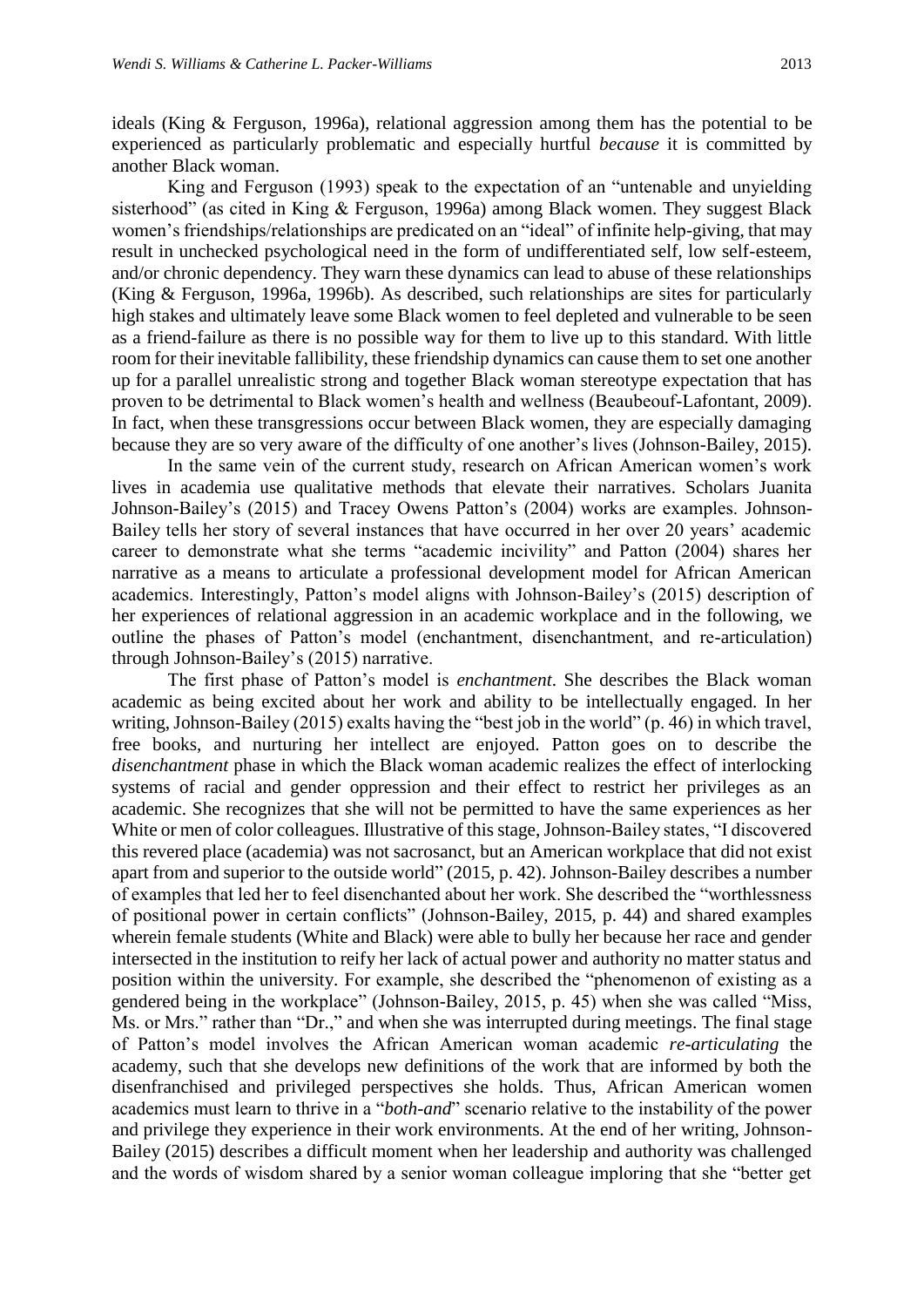used to such actions, because this would not be the last time" (p. 46). This sentiment articulates the fact that while there are privileges (e.g., leadership opportunities, travel, etc.), when she is a woman of color, and especially a Black woman, her positional power is tenuous and vulnerable to challenge at all times.

In this writing, we join our narratives to focus on our experiences and what they may tell us about the ways Black women academics relate with one another. We acknowledge the responsibility of telling our truth in ways that are respectful of the vulnerability of our colleagues whose stories we also write when we write our own. Thus, we articulate these as experiences "with" relational aggression because we are active agents in the relational dynamics described. For this reason, when appropriate, we use the pronouns "we" and "our" to remain consistent and mindful that we acknowledge our voice and complicity in the dynamics and refer to ourselves as "participant-inquirers," locating ourselves within the inquiry.

#### **Materials and Methods**

Qualitative methods aim to gain a deep understanding of an experience or event (Denzin & Lincoln, 2018). Unlike quantitative research that provides a surface description of a sample of a population, qualitative research provides a richness of depth and detail in understanding the answers to research questions through firsthand experience (Nash, 2004). A qualitative approach was used for this study because it allows for in-depth data collection through openended questions permitting "one to understand and capture the points of view of other people without predetermining those points of view through prior selection of questionnaire categories" (Kuebel, Koops, & Bond, 2018).

Autonarrative inquiry was chosen to define our methodology because it best clearly indicates that we are investigating our own story ("auto-") rather than someone else's (Kuebel et al., 2018). Although this approach shares similarities to autoethnography and is often considered interwoven with autoethnography (Nichols, 2016), this work is characterized as a narrative inquiry based on the data collection, analysis, and written account of our stories. The purpose of autonarrative work is to disrupt, challenge and illuminate rather than settle or prove. Autonarrative inquiry has been used as a term and as a method over the past decade in varied disciplines, including teacher education (Alanis, Machado-Casas, & Ruiz, 2014), women's studies (Pasque & Errington Nicholson, 2011) and cultural studies (Syed, 2012).

The following autonarrative study allows for a rich connection between our personal selves to the broader cultural phenomenon of frenemies and the experience of relational aggression in the academy. In this study, we examined our own experiences as representative of African American, pre-tenure, women professors. There are several methods within autonarrative inquiry that researchers can use to reveal stories of meaning. For the purpose of this study, we used journaling in the form of scholarly personal narratives. Fries-Britt and Kelly (2005) share that this type of "methodology is particularly well suited for documenting African American women's stories because the methodology itself models education as a practice of freedom" (p. 224). This methodology is particularly suited to document the stories of those who "have been traditionally underrepresented, marginalized, and disenfranchised in higher education" (Nash, 2004, p. 3).

Over the course of six months, we each documented our separate experiences with relational aggression in reflective journals in the form of scholarly personal narratives. Each researcher wrote seven journal entries for a total of fourteen. This study was deemed exempt from the Institutional Review Board. To protect confidentiality, each journal entry was coded. However, by voluntarily serving in the roles of researchers as participants engaged in an autonarrative inquiry, we fully acknowledge that the safeguards for confidentiality and privacy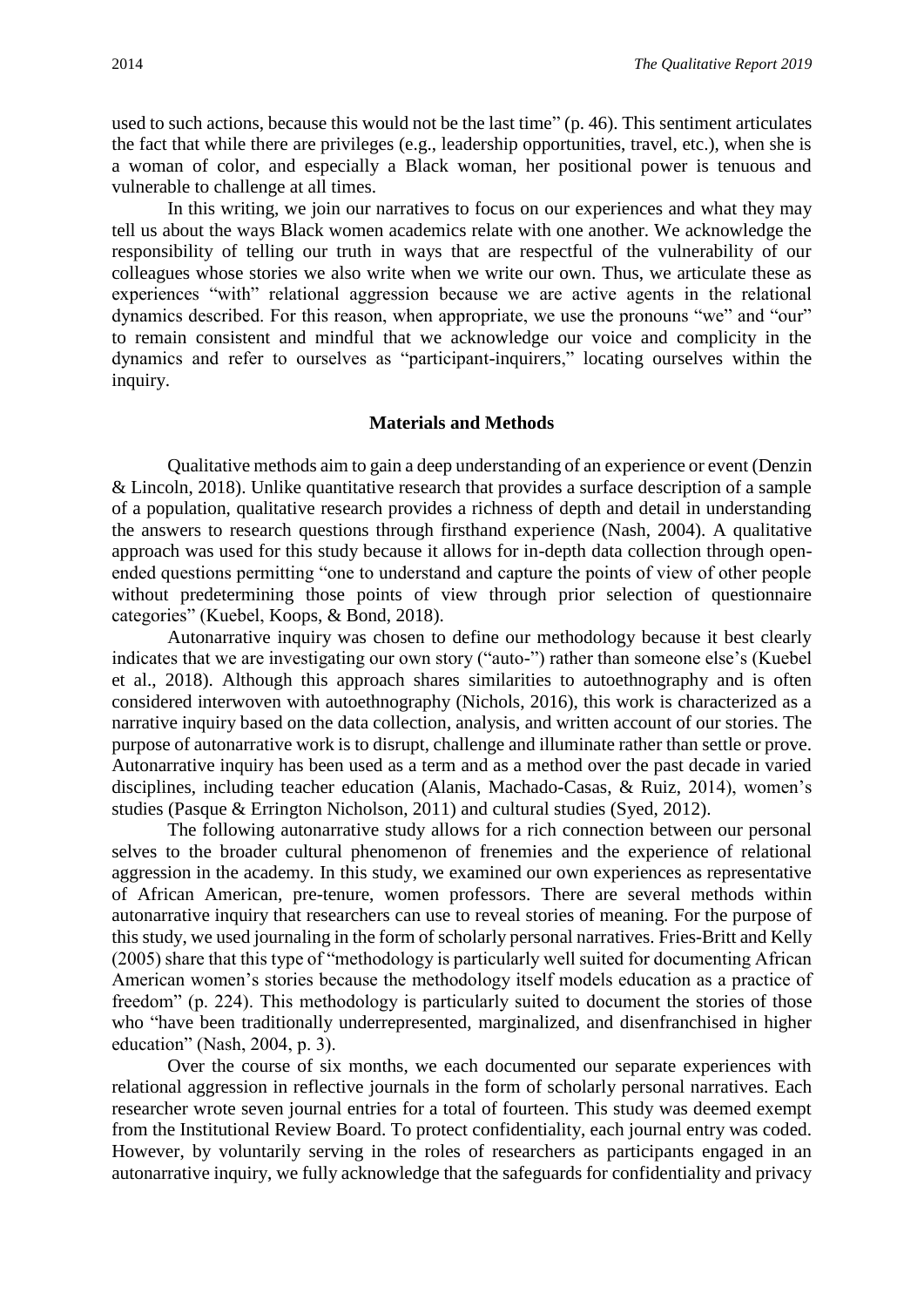that is typically given to participants outside of autonarrative and autoethnographic studies were not applicable. We understand that data may then be associated directly with us. It is our aim that the data and findings will be used to offer insight and solutions regarding relational aggression among African American women academicians in higher education.

The constant comparative method is utilized to analyze the data and focused concurrently on our individual and combined experiences to identify equivalent themes. The constant comparative method is an inductive process for developing a master list of concepts or categories from the data collected in a study (Glaser & Strauss, 1967). The continuous process of examining individual units to developing classifications eventually reflects patterns in the data, which are organized into themes in this study (Bogdan & Biklen, 1997). In the process of our data analysis, analysis of data from journal entries recorded early in the process were compared with those entries collected later and between participants. Thus, journal entries two were compared with one, three with two and one, and so on, as well as between the participant-inquirers, throughout the data analysis process to facilitate comprehensive interpretation and presentation of related themes.

Hamilton, Smith, and Worthington, (2008) noted that self-studies such as autonarratives should be marked by rigor and outward focus. Using this as a guiding premise, attention to rigor and focus was central to our process. Furthermore, it has been noted in the literature that successful, collaborative autonarrative research requires an atmosphere of trust and honesty that allows members to be vulnerable about their individual experiences (Chang, Ngunjiri, & Hernandez, 2013). Because we had a collegial professional relationship which included serving as peer mentors for one another prior to this project, trust was established prior to data collection and was maintained throughout the research process. Our data collection process included monthly one-hour meetings over five months using Skype video conferencing. During these meetings, we engaged in peer mentoring which consisted of establishing a safe space framed with a culture of challenge and support. Under this guiding framework, we initiated each video conference with a "check-in" to each process our professional and personal well-being. Critical to these check-ins, we were discussing our vulnerability as both participant and inquirer, the benefits and barriers we encountered as pretenured African American women faculty members, and effective methods of coping while remaining productive in academia. Topics for the next meeting's call were negotiated at the end of each call or via email. We examined our data individually and collectively, exploring why we had chosen to tell the stories we did during those calls. As suggested by Corbin and Strauss (2008), we kept field notes in the form of written memos that described our coding and data analysis process. These notes also documented discussed areas of intersection and divergence between our narratives.

Serving as both researcher and participant put us in a position of "vulnerable observer" which can influence how the data is interpreted (Råheim et al., 2016). To control for our own biases that would potentially influence the results of the research study, peer-debriefing was utilized to validate the data and establish trustworthiness. Trustworthiness indicates that both the themes and interpretation of the themes are credible to the individuals who experienced the original and multiple realities. Peer-debriefing is the "process of exposing oneself to a disinterested peer in a manner paralleling an analytical session and for the purpose of exploring aspects of the inquiry that might otherwise remain only implicit within the inquirer's mind" (Lincoln & Guba, 1985, p. 308). Peer-debriefing was conducted with an investigative team that was comprised of the two researchers (the co-authors, previously described) and four colleagues in the counseling and education fields. Specifically, an African American woman counseling psychologist in clinical practice at a university counseling center; an African American woman counseling psychologist and associate professor of Counselor Education who is also an expert on African American women and multicultural career counseling; one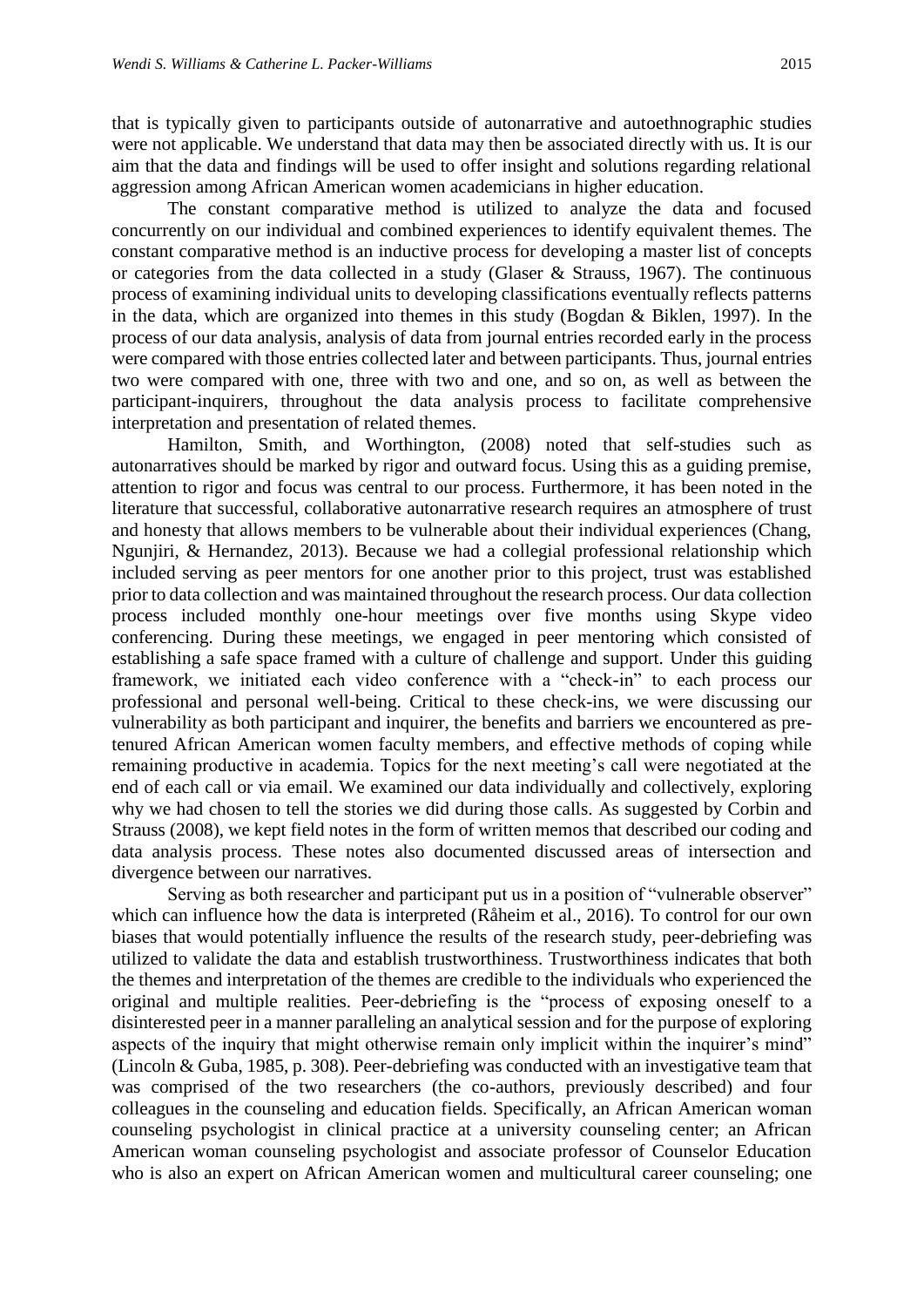African American male counseling psychologist assistant professor who is an expert on internalized racial oppression among African Americans; and one White male counselor educator with expertise in sexuality and addiction. All team members were employed at predominantly White institutions (PWI) of higher education.

Three-part instructions were provided by the researchers. First, each member was asked to read the 14 journals and identify salient themes and codes. Members were then asked to read the journals again using an "intersectionality lens" to identify instances, if any, when the writer's thoughts highlight an intersection between the systems of race, gender, and the culture of the academy. Third, the team members were asked to explore when and how, if at all, the writer indicates instances of liberation psychological practices that may transform her experience. Liberation psychological practices consist of instances in which an individual utilizes intrapersonal, interpersonal and/or organizational social justice practices to counter oppressive processes and interactions (Moane, 2003). All the data were coded and reorganized into fewer, robust themes based on these three directives until the data was saturated. It was determined that data saturation was reached when further coding was no longer feasible (Guest, Bunce, & Johnson, 2006) A total of seven themes were found. The four richest and robust themes that emerged from the personal scholarly narratives are presented.

#### **Results**

Data analysis yielded four themes framed as coping with frenemy dynamics between individuals and contexts.

**Theme 1: Coping with being perceived as a threat and a target of relational aggression by senior and junior colleagues**. Being identified as competent or capable can make a Black woman a target for competition. When colleagues determine that one is competition, they can either respect and celebrate them or seek to compete with them. Given the characteristics of academic environments described above, it is likely competition will arise and when women are involved, relational aggressive behaviors may arise too. Being targeted is difficult and consequently, Black women academicians who find themselves in these situations may try to be less visible or they may take up the spotlight and risk being ostracized. In the following quote, the participant-inquirer describes the power and promise of the collegial relationship she formed with two Black women colleagues.

Carol, Sandy (pseudonyms) and I became sought-after speakers, guest lecturers, and committee members across the campus and in our prospective fields nationwide…It was clear to me that through our collaborative efforts and support of our individual endeavors, as a group, we were well on our way to becoming well-recognized and productive tenured professors… I began to be seen as competition. As a woman, this is the kiss of death because we are socialized to be cooperative and collaborative but never competitive. To be seen as competition is to be viewed as having too much power.

This participant-inquirer attempts to reconcile the cooperation and collaboration values she enjoys and is expected to engage given her socialization as a Black woman with being seen as competition. She attempts to respond to the projections of others, whether they see her as bright and talented as she is or not, with the expectation that she not rise to the occasion within her professional setting. Professional success in academic contexts relies on the promotion of one's good ideas, intellect, and intellectual products (e.g., books, papers, presentations, etc.), thus the implication that this woman would not indulge the recognition of her work would be odd. The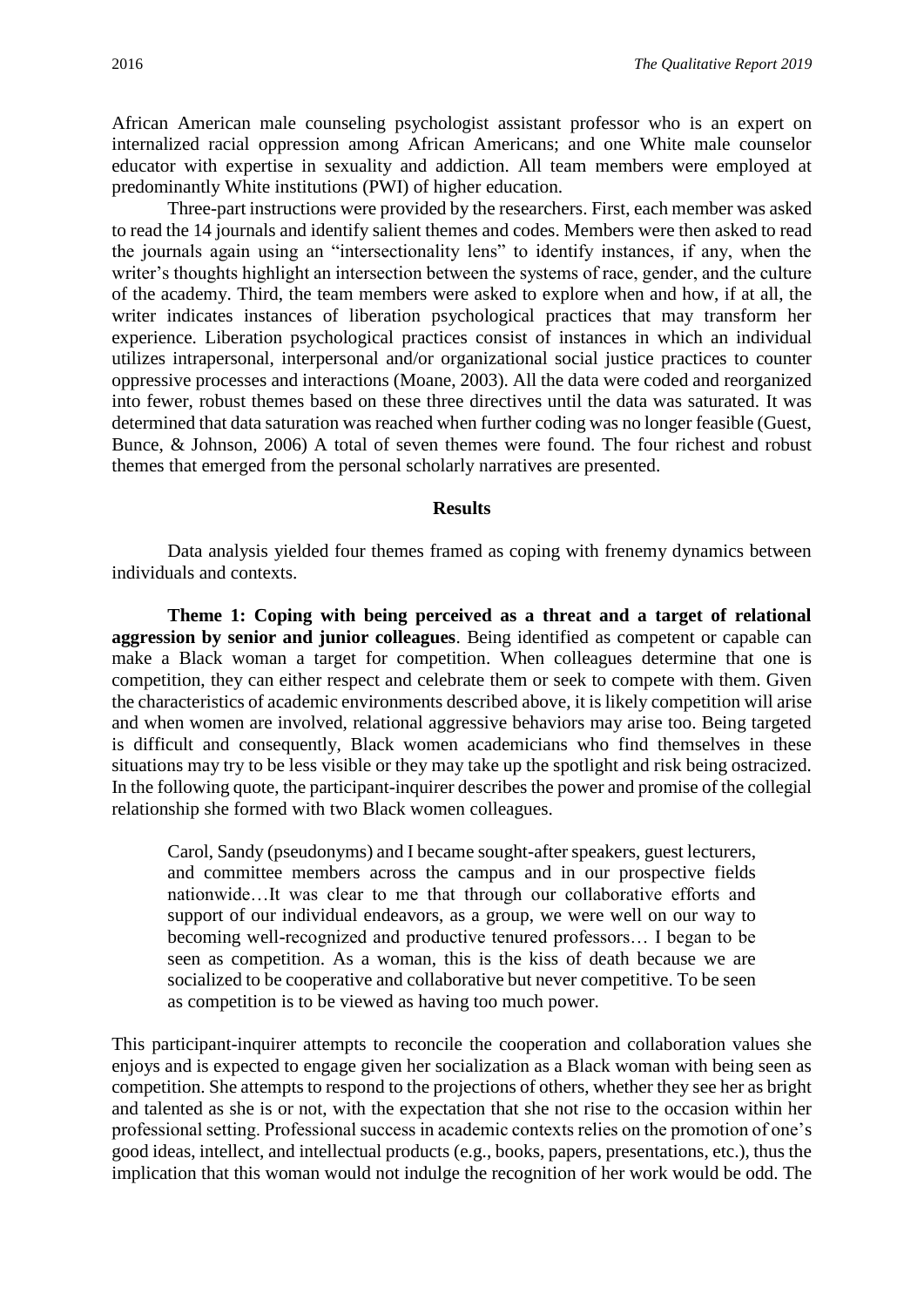academic context and leadership would not understand and in some instances, this would reflect negatively upon her. Her colleagues and the leadership might wonder if she has what it takes to succeed in the field, whether she is "leadership" material and other wonderings that could have a direct bearing on her professional advancement.

For this participant-inquirer, there is a complicated relationship with power. Her writing implies a sense of surprise as if she has just discovered that she has power. In fact, there is a felt sense that had her colleagues not responded as they did, she may not be aware of the power she holds. This ambivalence toward power may be explained in any number of ways and using a critical race feminist approach, one is to consider the intersection of race, class, and gender to shape Black women's access to and articulation of their power. How does one of the most disenfranchised individuals fully embrace and walk in her strength without it being problematized or the fact of her doing so be evidence that the natural order of things is upended? Black women are conscious of the fact that others are uncomfortable with their embrace of their power and reflexively, because their survival has been contingent on others' comfort, they may be ambivalent about being seen to fully take it up. Even and perhaps especially with other Black women. Among Black women, and arguably groups that have been dominated by others, there may be a concern that the power in the hands of one who knows them well, could be used against them. In this case, the Black woman with power could become an outsider. Thus, when applying a critical race feminist frame, what looks like fear or suspicion of power, may actually be a concern of being deemed untrustworthy and possibly ostracized from the in-group of other Black women; a group that may be suspicious of whether she will exert her power to help or hurt them.

Being targeted comes in many forms, and in the following quote, the participantinquirer recounts the experience of being the focus of her colleague's attention when she decides to exercise the privilege of indulging academic life from the comfort of home through the summer months. This is common and a bit of what Johnson-Bailey (2015) describes as the job of an academic being the best in the world.

As a rule, I try to do much of my "thinking" work from home. Quite honestly I find the writing, reading, and reflection necessary for research are not easily come by while in my office. I have spent my tenure track "off" time at home and have been productive and proud. A publication acceptance letter reached my inbox just this past Thursday and tomorrow, actually, I will be submitting another manuscript for publication. I mention this not in an effort to laud my accomplishments, though I am proud, but because it was the only thing that I knew to be true that helped to buffer some of the challenges I felt to the suggestion that I was a non-existent entity in the department through the summer. Literally, my colleagues, an African American woman and White man, indicated jokingly to me now one of the least senior persons in our department that I have not been around during the summer. I wonder how the implicit expectations of Black women's labor are managed by both colleagues in the 21st-century workplace in a country that enslaved African slaves (men and women) and built its wealth on their backs. I am sure they are not conscious and thus not conscientious of how this history influences their inappropriate comments about my presence in the office.

I have been conscious of an underlying resentment that the two may feel related to their need to be more active during the summer, as well as give more of their time to administrating our department and program. They were recently promoted to these positions and the coals under these transitions have not yet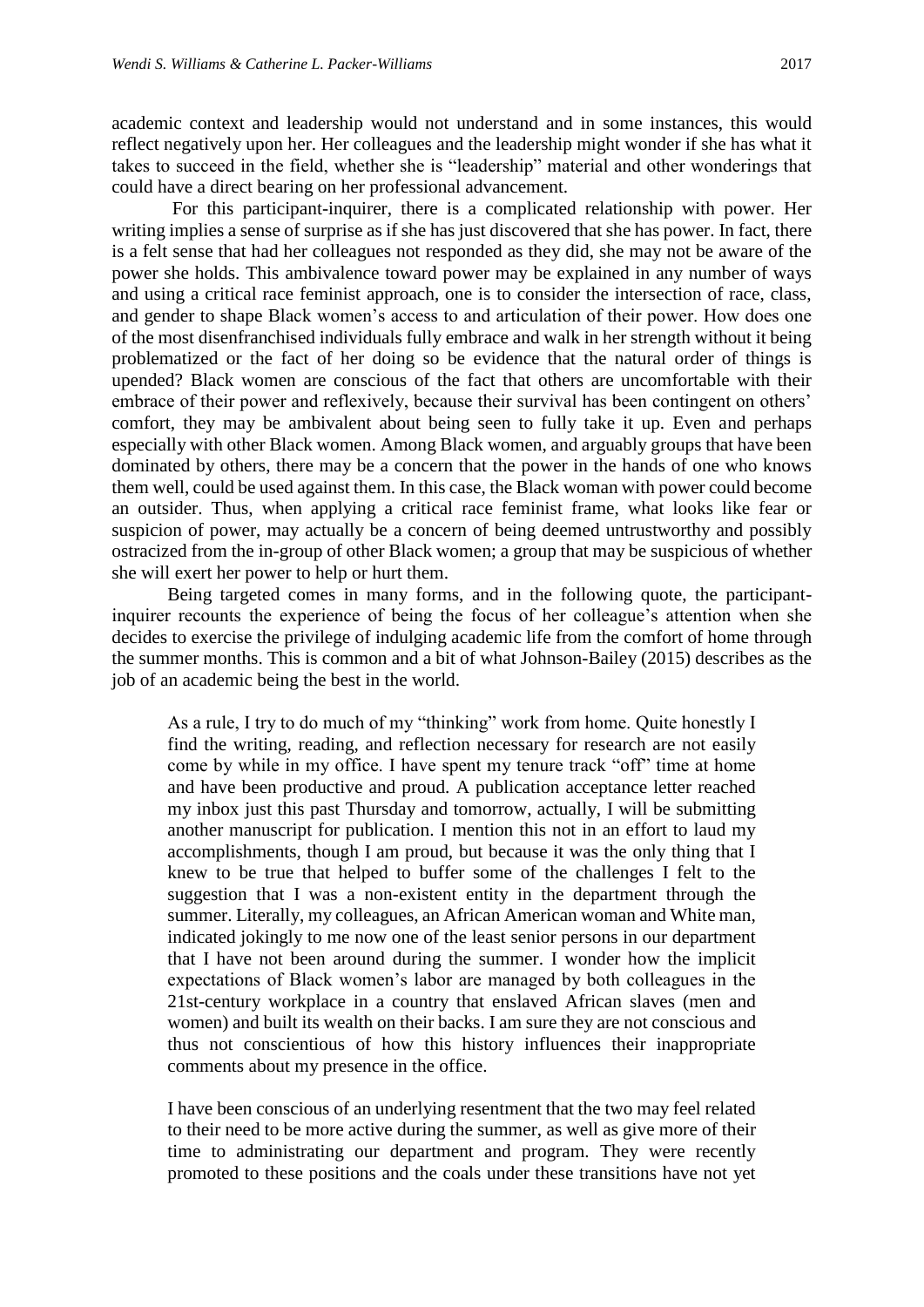had a full year to cool. Consequently, they have made reference to my not being there in a comparative older sibling, we-have-more-responsibility-than-shedoes way. I ignored their behavior and comments because I have nothing to be apologetic about. I am not contracted to be in the office outside of the nine months stated in my contract. Their administrative responsibility necessitates their working during their "off" time and is the reason they are allotted a stipend to compensate. My opinion is that the stipend comes nowhere near a compensatory level for the amount of work involved, and for that reason resentment builds.

So back to power. These two are in my eyes essentially reduced to sibling-like squabble, without the "power" to influence their environment in the ways they would like, i.e., perhaps seeing more participation on my part during the summer months, and perhaps other changes they are not empowered to enact. Without an outlet, it seems it turns inward and for us, it happens to our system. Instead of creating a sense of connection or honestly communicating a need for help or assistance they antagonize and this does not engender a feeling of collegiality, at least for me. Sure, I could offer time and energy I don't have as I make my own march toward tenure and compromise my own economic solvency and professional status to assuage any potential rift. I mean come on, isn't that what I'm expected to do as a mammy, I mean Black woman professional, in the workplace?

This participant-inquirer identifies what may be aptly identified as the queen bee, middle bee, and afraid-to-bee triad conceptualized by Dellasega (2005). The Black woman and White man hold positions of power and authority in their administrative roles that require that they work through the summer. She experiences their comments about the fact that "she's not been around" and their efforts to engage a politics of containment of her black female body and the academic labor they are ultimately pulling from it. They are administrators but the worthiness of their positions seems to materialize when they have her to administrate upon. They need an object. When she is not in the office, their power over others is seemingly diminished. And, in fact, as she describes, she is productive at home and enjoying one of the key perks of an academic; to have time and space to be with one's thoughts and to write. She begins the writing with a declaration that she has been productive. Notice that her paper has been accepted and her readiness to submit another are her evidence and, interestingly, she feels compelled to exhibit it. And at the same time, she articulates the fact that she has a right to be out of the office because she is not contracted to be there. In as much as she is evidencing her right to be home to her colleagues in this entry, it seems she is also doing so for herself. It seems being targeted has awakened questions within her about whether she actually can have "the best job in the world."

This participant-inquirer is keenly aware of the politics of race, gender, and containment of Black women's bodies and the labor extracted from them. Even from within the comfort of the academic workplace, she feels the pressures of that antiquated and classed relationship between her body and her work. Most notably, she is experiencing this within a triangulated relationship between her and her colleagues, a Black woman and a White man. She characterizes the relationship as sibling-like suggesting she does not buy-in to the superiority her colleagues may feel about their roles, and the underlying possibility that they may ultimately resent these roles in the face of the freedom they observe her enjoying as she is home and writing.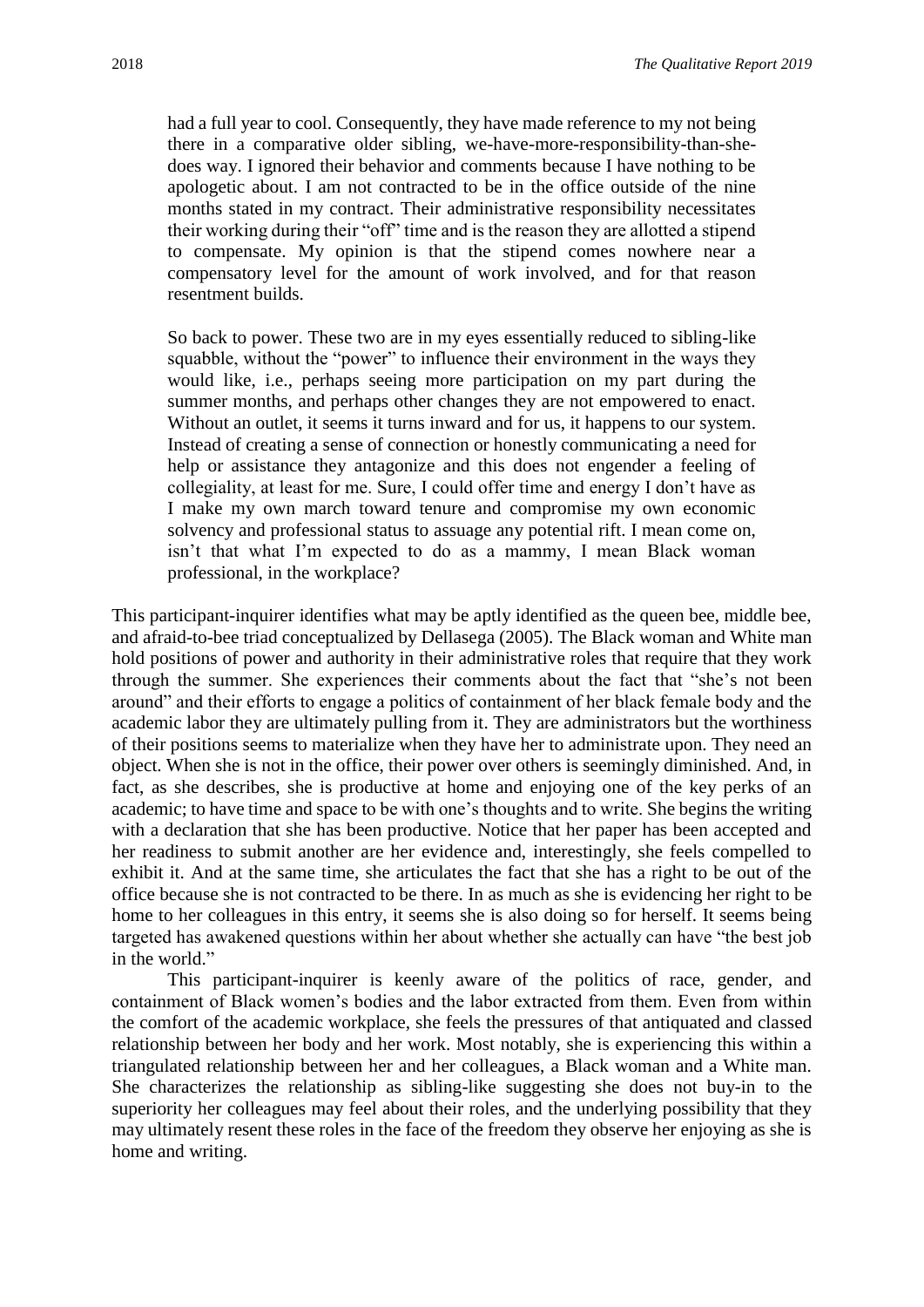**Theme 2: Coping with the contradictions and pitfalls associated with holding a Black feminist worldview in a White, male-dominated academic culture**. Holding communal and relational values may lead to a cultural clash for Black women academicians. Throughout the following quotation, this participant-inquirer poses several questions.

Does the gendered and racialized expectation that Black women (and other women of color) be sisterly, demonstrate sisterhood, set up an unrealistic expectation in the workplace that binds them to a professional trajectory that ultimately does not permit them to compete on par with their White and Black male counterparts? Are we cutting a Black woman off at the knees with the expectation that, for example, she takes a Black female colleague's weak publication history into account when determining the order of authorship, despite less work on the part of the colleague? This is a thought and an expectation that one colleague shared with me was her experience with a less prolific colleague. On the flip side, is it more troubling when a senior colleague that is a woman of color, even perhaps a mentor takes first authorship or authorship credit for work that is not entirely hers, but gave a start to her mentee, also a woman of color? While commonplace in the academy, is this a violation between two Black women, but standard protocol and expected by White and male mentors of mentees? Are we as women setting up collectivistic and relational expectations for our colleagues that ultimately will compromise our women of color colleagues' ability to be competitive with White and male colleagues? Do our expectations and/or hopes at finding a comfortable space within it (the academy) for ourselves perpetuate our problems in the academy? I wonder.

This participant-inquirer wonders if the "problem" lies in her (and others') expectation that her professional environment should yield a "comfortable space." The idea that one may need to grow comfortable with discomfort reflects what Johnson-Bailey's (2015) colleague advised her to do. Being a Black woman in academia is to be out of place with your presence being the mark that threatens the institution's legitimacy (Sulé, 2014). Hence, embedded in this question, less so is whether she should be comfortable, but rather whether she should be there at all? The incompatibility of the values that guide Black woman's socialization with the rules and mores of the academic environment, highlight the structural inequalities which cause her to question her presence there through questioning her expectation to be comfortable there. It is in this questioning that she and other Black women may begin to affirm themselves and demand that they are affirmed in the academic workplaces that utilize their intellectual and relational labor to articulate the contours of the context not visible to their white and male colleagues. Occupying the outsider-within location in academia gives Black women academicians a perspective that benefits the institutions wise enough to hear and apply their insights (Collins, 1998).

Additionally, embedded in this question of space and expectation is the question of harm. While we have considered the harm to the relationship between Black women academics, little focus has been applied to the effect of reconciling the differences between their personal values and the values of their workplaces on their careers. Black women spend a considerable amount of time cultivating and defining their professional goals and accomplishments. In their search for meaningful relationships and connections in academia, one must ask whether their expectations for sisterhood and connection should come at the expense of career advancement.

Reckoning with the hope and expectation for sisterhood in the academy and the realities can be quite startling. In the following, this participant-inquirer comes to grips with herself,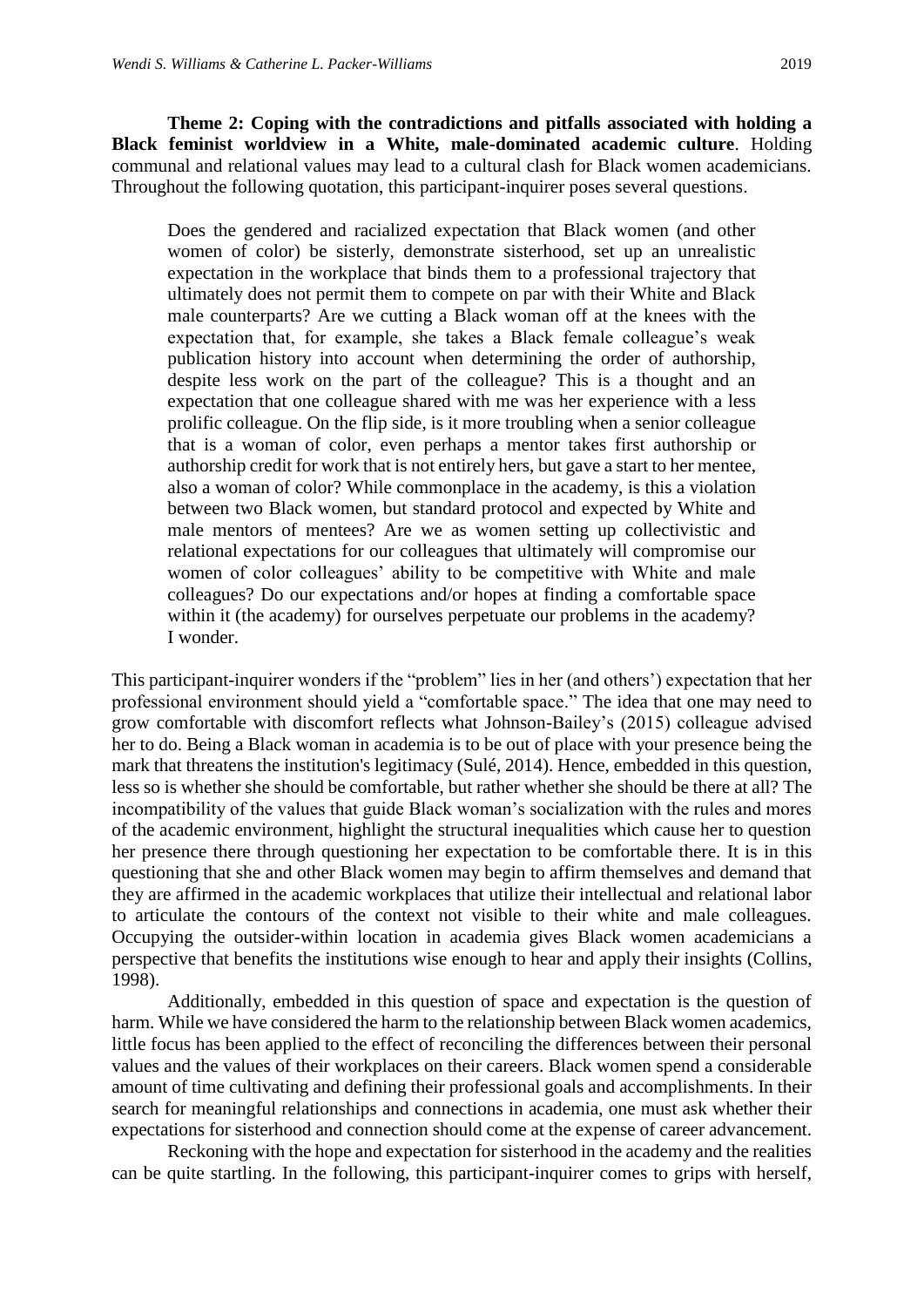adopting a stance that does not ask apology for her beingness. What she finds is that there is a price, namely disappointment in her Black women colleagues.

All that being said, I never thought that the same type of behaviors would present themselves among Black women. I mean, when we met we all said we had the same "You must do better" philosophy. So, what was the problem? What does it say that I made them feel uncomfortable also? (While I need to self-reflect and examine my own flaws and shortcomings, I must balance this against always wanting to blame myself). How do I "come off" to people? I have been told by some that I have "presence" and that is how I like to describe it now, too. Presence. I am hard to ignore in a room. I am big. I am Black. I am beautiful on the inside and on most days it radiates through my eyes and my smile. I am learning to not be ashamed of any of these qualities. Besides being big, I can't change the rest anyway. Shucks, when I was smaller, the hate was even hotter! But what did they see in me that threatened them? I know for one older and well-established colleague, she saw me as too powerful and wanting to be in charge. She had a problem with me having an opinion when the others just got in line behind her like she was their mother. Another colleague had to tell her, "Look. She has leadership qualities and that is what you are witnessing." Instead of those leadership skills being honed and encouraged by this Black full professor, the skills and I were squashed like grapes! Sour grapes! I heard her mention later in a workshop that one of her weakness was that she has control issues? Ya think!

The quote from the same-titled essay by Audre Lorde may be overused, but we believe that is because it is so true. "*For the master's tools will never dismantle the master's house*" (Lorde, 2007, p. 112). Lorde speaks to the salaciousness of engaging the same domineering, undercutting practices for access and power by those in oppressed and marginalized groups and that they enact on one another in an effort to gain power over each other. In this quotation, the participant-inquirer is also posing questions, however, the one she does not ask is, "Can I go ahead and be brilliant?"

Viewing the attempts to hold her back and restrain her voice and natural leadership qualities and presence are particularly sinister when they are happening by another Black woman, especially when she is senior. What is it about this participant-inquirer actually "doing better" that upsets her colleagues? The Black girl's mantra of self-protection, self-respect, and survival is one we imbibe in our communities as we commit to being "faster, stronger, and smarter." This is the intersectional gendered racial socialization on which the strong black woman stereotype is built. And so, when she is strong and fast and smart, we must ask as this participant-inquirer does, "*So, what's the problem?*" Why does it cause such upheaval? Why is her good performance the cause for broken relationships? Why the sour grapes?

**Theme 3: Coping with the negative impact of traditional gender-role socialization.** This theme revealed that we were both socialized as African American women to not to be competitive, to value the success of love/partner relationships over friendships with other women or professional advancement, and to silence oneself to maintain relationships. Characteristic of the socialization of women and girls is the traditional gender roles which inform whether they are being appropriate. Breaking out and away from the group or being seen as better or different is deemed unacceptable, typically by other women, and thus relationally aggressive tactics are often used to "put a woman in her place." This theme is very similar to Theme 2, though reflective of gender-role expectations, and is reminiscent of what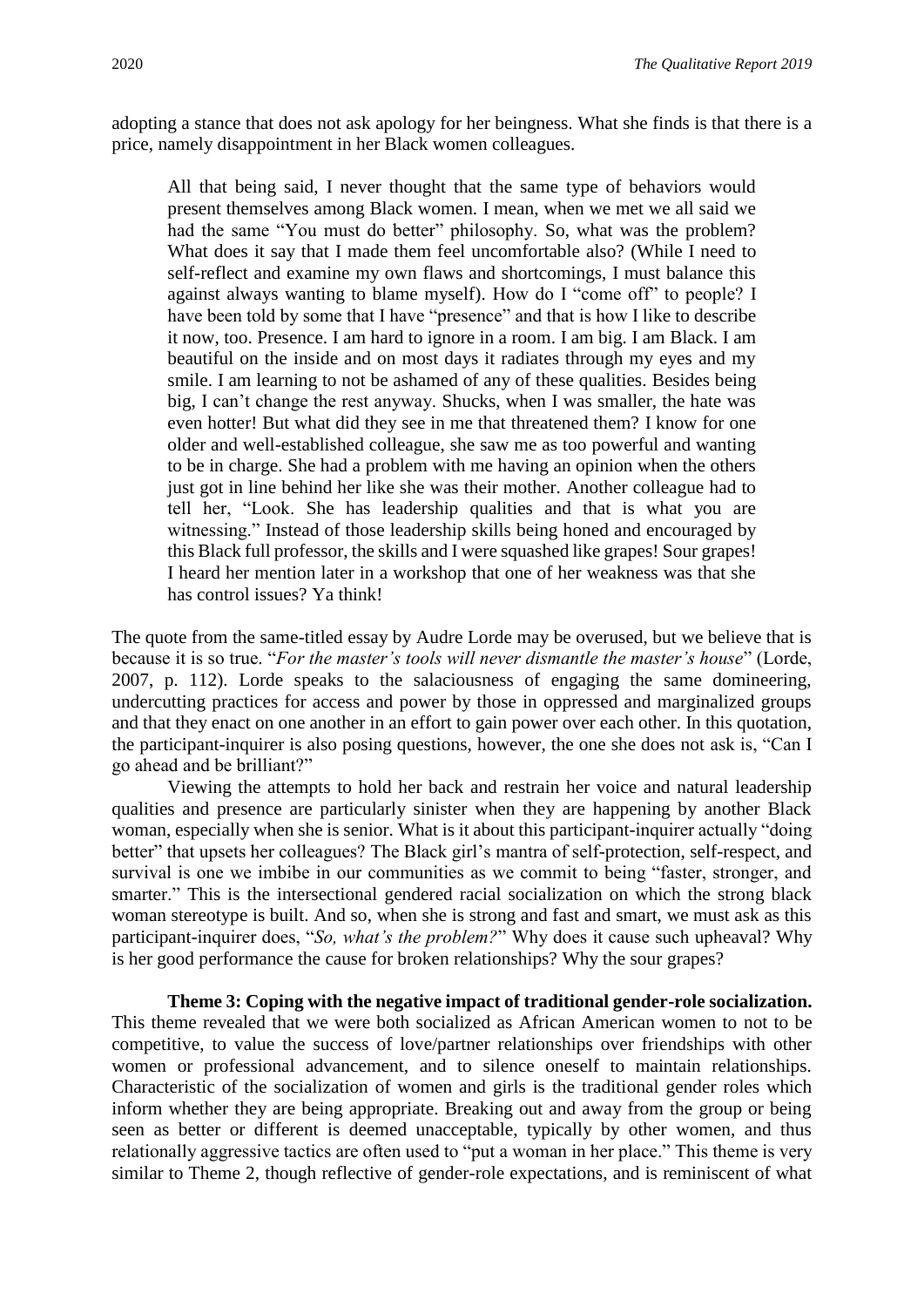has commonly been described as the "crabs in a barrel syndrome" (mentioned in the quotation below) a metaphor used to describe the mentality and behaviors of individuals belonging to or identifying with a particular community or culture, who "hold each other back" from various opportunities for advancement and achievement despite incentives and expectations for collaboration (Miller, 1987). This metaphor also serves as a characterization of how some respond to structural inequalities and/or internalized oppression. There can be a lack of faith or support from those in the same group because their success is deemed as a perceived or actual scarcity. The experiences of this participant-inquirer describe the consequences of being perceived as a leader and the responses it inspired.

What was not clear to me was that my collectivist vision was not as equally shared by the other women in the group. My primary goal was to experience what I now see as a romanticized notion of sisterhood. I wanted to bring these women together to work collaboratively in an egalitarian style, like a quilting circle where each woman shares her art and creativity to complete her part of the quilt or project. My egalitarian vision was not shared. Instead of being seen as the facilitator of the "quilting circle," I was seen as the leader and one with too much power. I began to be seen as competition. To be seen as competition is to be viewed as having too much power. I found myself in a "crabs in a barrel" situation. Instead of being in a healthy "lifting as we climb" professional scenario, like crabs in a barrel I was being grabbed back down for the (mis)perception of climbing ahead of Valerie and Kim (pseudonyms).

...It was difficult to experience how Valerie and Kim wanted me to walk in lock step with them. If I fell behind, that would be fine. However, if I was perceived as getting ahead, that was a problem. There was to be no cheering on of another whose strides were perceived as too great. In my eyes, by bringing a group of African American women to work together, we could increase productivity, provide peer mentoring and support all while securing our success in the academy. The act of trying to facilitate the group and bring us all together for a collective work effort led me to be seen as having too much power. While I saw myself as a busy worker bee. They saw me as a queen bee, and it was problematic. Their solution consisted of kicking me out of my own hive, building their own, and not letting me in.

...After I refused to do and say and fall in line as Victoria (pseudonyms) covertly demanded, I began to experience an "us and them" mentality. I saw this with these women before but now I was part of the "them" and ousted from the "us." I was no longer invited to lunches or other events. I was left in the dark about…everything. I was CUT OFF!

Again, and similar to the quote presented for Theme 1, this participant-inquirer's experiences of being seen as having power or being a leader and causes her to be a target of relational aggression. Though some agency is revealed in her articulation, it is the coping with another's reaction to her being identified as a leader with which she contends. Able to accept the recognition for herself, she states, "This should have been a positive," in some ways questioning why it is not viewed that way, why it cannot be perceived as such by her African American women colleagues. Identification as a leader may be the ultimate signifier of one having been recognized by senior administrators and/or leaders within an organization, and may, therefore, designate the woman a target for relational aggression among her peers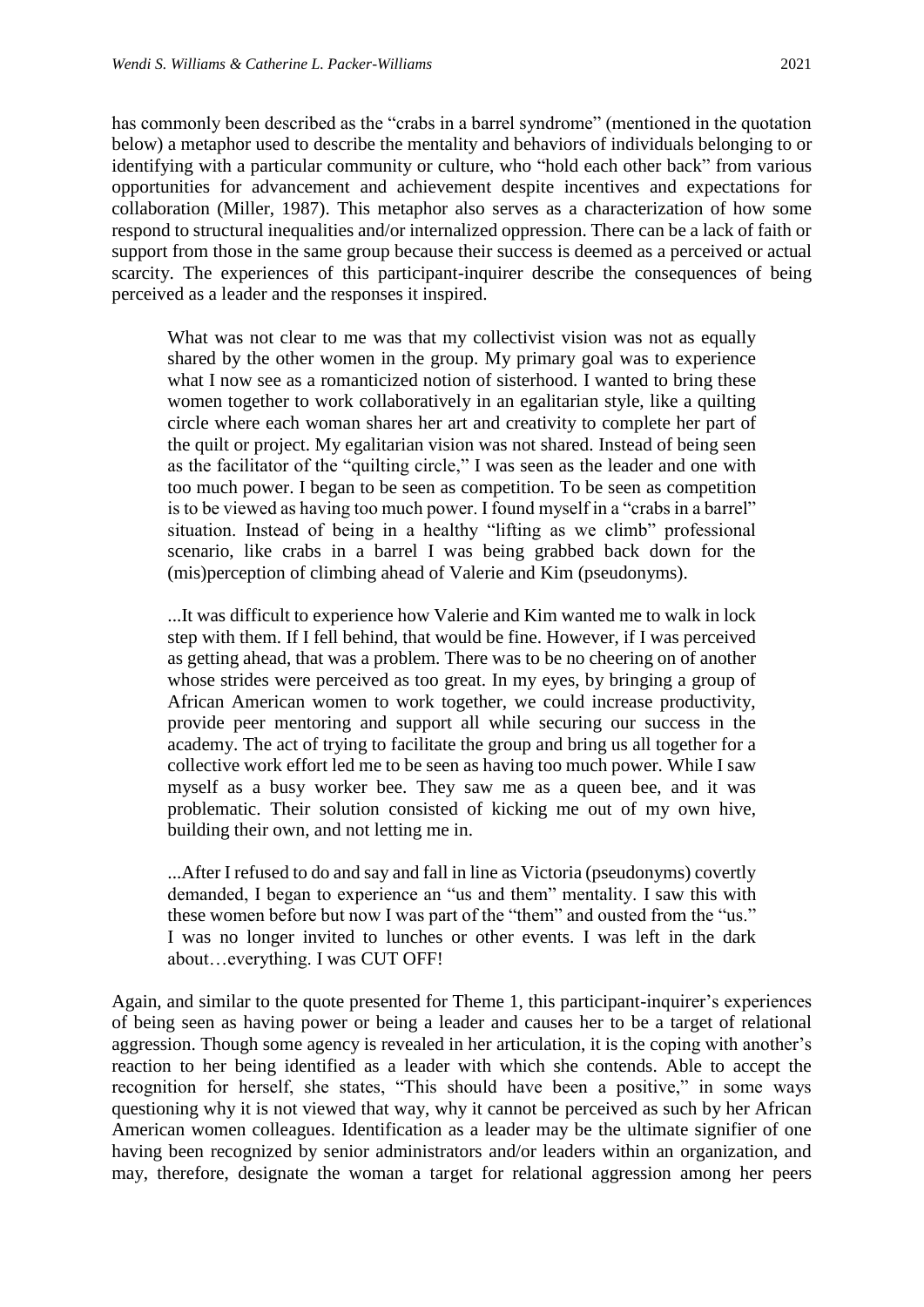(Packer-Williams, 2011). Often in the position of leading within patriarchal and/or hierarchal context, women are subject to the parameters of these environments and as a result may be unable or unwilling to employ alternative styles of leadership (management) (Suyemoto & Ballou, 2007). Finally, the racialized conception of this participant-inquirers gendered leadership should be noted. She articulates the notion of "lifting as we climb," which was the motto for the National Association of Colored Women (NACW) (i.e., Black women's club movement) and was inspired by the leadership of Josephine St. Pierre Ruffin. Ruffin articulated Black women's leadership role as leading through projecting a positive image of Black people to the world (Wormser, 2015); and likely contributes to the infusion of the politics of respectability to shape African American women's relational aggressive tactics among one another. Thus, embedded in this participant-inquirer's experience is the intersection of racialized and gendered socialization in her leadership.

**Theme 4: Coping with perceptions of inferiority**. The final theme is coping with being perceived as being lower than and subservient to colleagues with less power and the problems that arise when attempts are made to assert oneself. This theme addresses the effects of challenging the projections of inferiority that are embedded in frenemy or relational aggression dynamics. Clear conflict is observed, as one questions the power and authority of another, while at the same time being envious of it. The questioning of another's power implies a lack of power in the questioner or at least an unequal status or standing. Thus, when one woman of color poses the following question, "who does she think she is?" about another woman of color, this may say more about who the questioner believes she is not. Further, at the same time, the questioner's ability to preserve the inequality through the act of questioning the authority of her peer suggests the dynamic may have been based on a false premise; that there was ever inequality between them. Rather, we assert that no matter the hierarchical positioning, these women remain equal in their marginalization. The following quotation highlights the conflict to ensue when the unequal dynamics which support frenemy tactics are confronted.

Each "friend" was met during an initial period or a stage of my professional life (the beginning of my doctoral program, my internship program, and the start of my first 4 year academic position). Now mind you, I have had friends who I simply fall out of contact with over time. I am not including these friends in this discussion. I would put such friends in the "some friends are for a season while others are for a lifetime" category. The three specific people I am writing about are people that I had falling outs with.

It is important to note the timing of the start of these friendships because they were times when I was most vulnerable as I was starting a new chapter of my professional life particularly as a single woman without support in the local area. It was important to me to have a colleague I could confide in. It is important to note that in each new situation I made other friends that I am still friends with today. However, it was these women who I made "close" friends.

Another similarity is that each of these friendships BLEW UP when I finally began to assert myself…Well, before I go there let me backup a little bit.

In each of these friendships, I began to silently recognize that perhaps my "friend" did not see me as a true equal. In some situations, I began to feel used. I began to feel resentful over that fact. However, I would always give my friend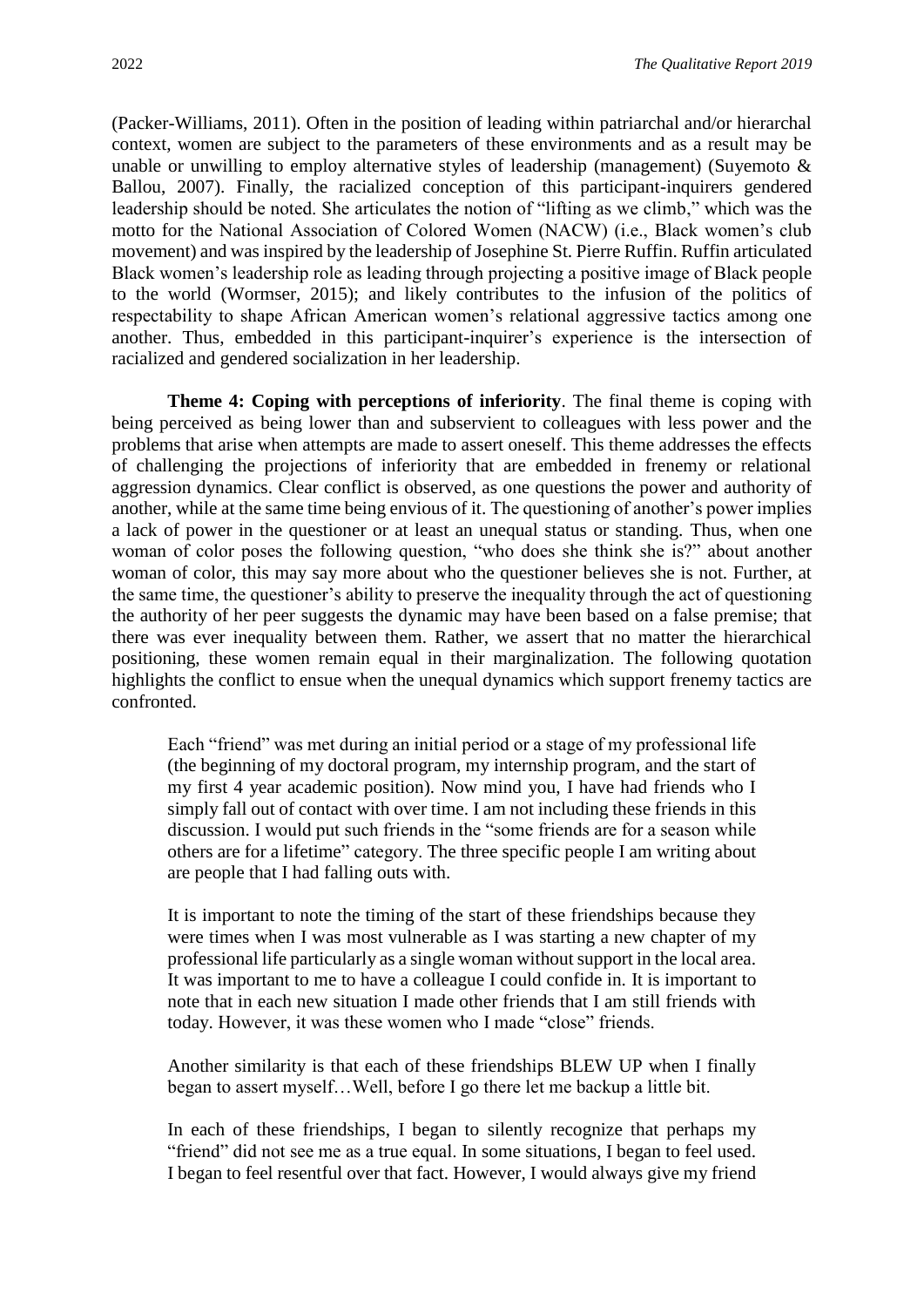the benefit of the doubt and would willfully ignore and silence myself about the issue. However, I would always reach a breaking point when I would feel the need to finally assert myself. THIS is when shit often "hit the fan." It would be as if I exposed the truth. Like Toto in the Wizard of Oz, I would pull back the curtain and see the true weak person for what she really was/is. Each woman fought like hell to pull that curtain back…fought like hell!

As this participant-inquirer reflects on her work/school friendships in this quotation, we are able to see the desires for connection among similar-minded and positioned Black women discussed by Denton (1990). While it is acceptable and widely understood women will engage in relational aggression dynamics, it is not permissible to name them. There is power in naming and so in giving voice, the participant-inquirer stakes a claim to her personal power, which the group may believe is shared or communal, when it is not. Depending on the dynamics of the group, this may cause an eruption of conflict as it has the potential to offset the power dynamics (i.e., Dellasega's queen bee, middle bees, and afraid-to-bees will need to reorganize), permitting shifts and new power dynamics to emerge.

#### **Discussion**

While Black women in the academy have achieved the highest levels of education possible, they are not exempt from the social and cultural forces that impact the lives of women and girls, overall (Chesler, 2009; Gilligan, 2011; King & Ferguson, 1996a, 1996b; Miller, 1987; Wing, 2003). In fact, they may be even more susceptible to relational dynamics that oppress and suppress women and people of color as they attempt to negotiate identity, power, and authority within academia; a cultural context which may run counter to their communal and relational socialization (Patton, 2004).

Analysis of the findings revealed many insights about the work. As indicated in the results, we recognized the findings were best conceptualized as Black women coping with the intersection of race, gender, and class to undermine their power and authority in academic work contexts. At the time of data collection, the participant-inquirers were non-tenured, Black women academics, and given their position in those settings, were coping with how their colleagues were treating them. The stance of coping also positioned the participant-inquirers as perpetrators of relational aggression or frenemy dynamics. Consistent with Chesler's (2009) observation, women are able to identify when they've experienced relational aggression and/or bullying by other women but are less likely to recognize when they perpetrate these same behaviors. Social desirability is gendered and racialized and is an aspect of coping for Black women managing projections of being viewed as angry and/or non-feminine. Moreover, Black women being relationally aggressive with one another contradicts the lore of Black women's friendship ideals (King & Ferguson, 1996a). As scholars continue to pursue this line of inquiry, they should be mindful that the complexity of Black women's relationships may make it difficult for them to tell their relationship stories and consider methodologies that make these narratives accessible. We recognize the strength of inquiry when researchers turn their lenses in on themselves to explore phenomena that are close to their experience. We also recognize the inherent vulnerability in engaging the work in this way.

In this study, findings suggest projection and mirroring among the participant-inquirers and their colleagues with whom they have experienced relational aggression. Participantinquirers imply that their colleagues begin to identify them as a leader or competitor and for this reason, they become a target. From the point-of-view of the participant-inquirer, their selfidentification as a leader or competitor is not the focus, but rather they center on how others see them and relate to them as a function of that projection. Similarly, the constant comparison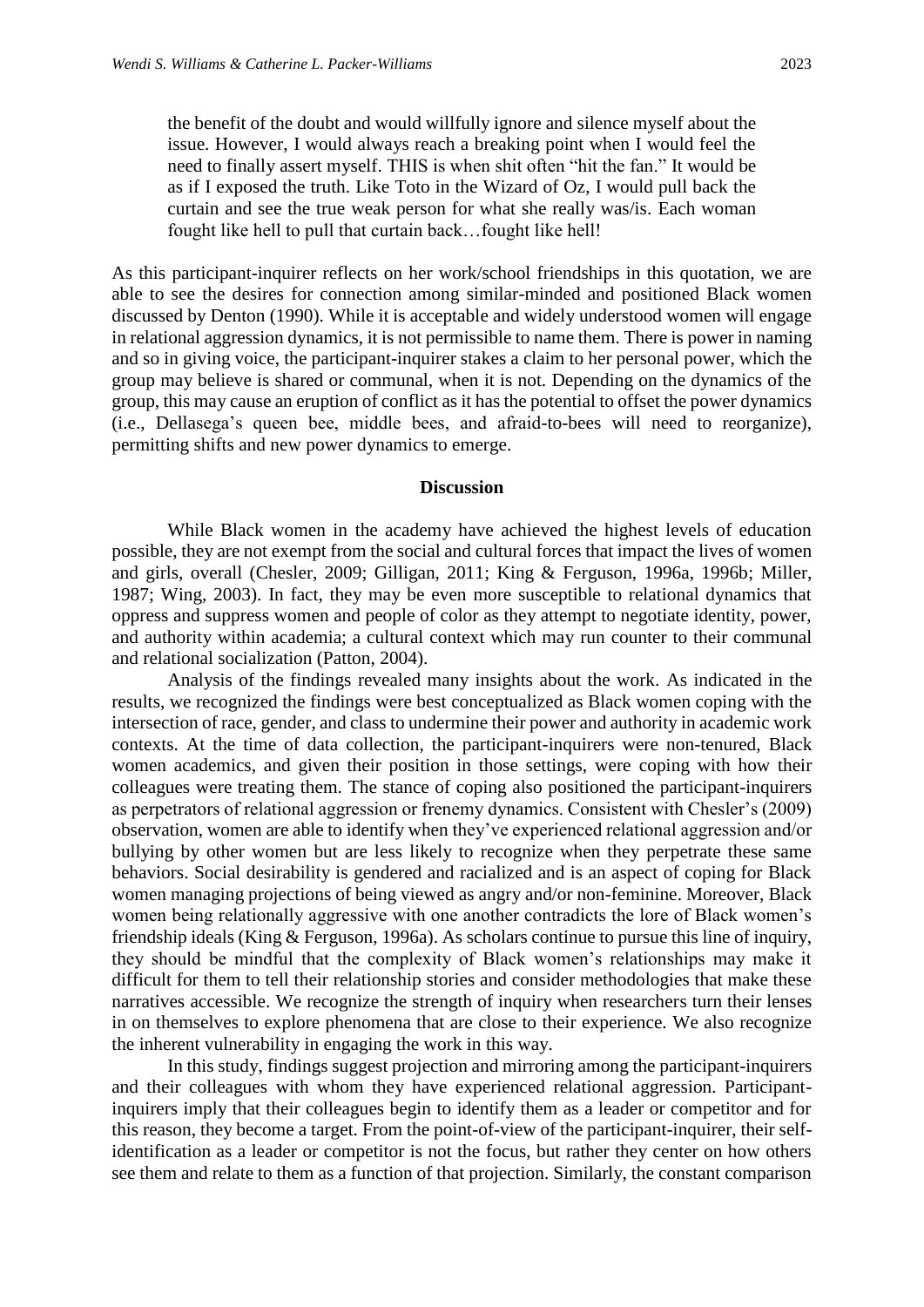or mirroring between self and other for information about one's identity and social placement remains a core influencer for how the participant-inquirers experience themselves, come to know themselves professionally, and resist or accept these projections and reflections.

These observations are particularly relevant as the work is considered within a larger frame of the psychology of women and deepening an understanding of the psychology of Black women. Perhaps an observation taken from our data analysis team meeting is illustrative. Our data analysis team included two men, a heterosexual African American man and a gay White man. While processing the journal entries with the group they wondered about the participantinquirer's expectation to develop friendships at work. These members of the data analysis team articulated an understanding of the material they analyzed, however, found little parallel within their own lives. This realization led the researchers to appreciate the unique positionality of women, and Black women particularly, to expect and engage friendships with their work colleagues. We are not suggesting an essentialized notion that Black women are predisposed to relational aggression. Rather, we acknowledge the interplay of racism, sexism, and classism to uniquely position Black women to require close, supportive relationships as a strategy to buttress the institutional and structural inequities and resultant stress they endure when at work.

Finally, an analysis of this work is not possible without an appreciation for the social and structural inequities that shape Black women's lives in academia. Taken out of this context, Black women academicians' relationship orientation may appear dysfunctional, and perhaps representative of inherent cultural and gendered deficits. This conclusion would be an oversimplification. Our intention in articulating these dynamics are by no means intended to contribute to problematic notions that Black women have an unusual proclivity toward relational aggression or contribute to the narrative that we are less or more woman or human because of the hue of our skin. Rather, as scholars venturing to articulate the experiences of women leaders of color declare, the context in which women of color work and lead is more complex and subject to the intersectional influences of racial, gender, and class oppression (Chin, Lott, Rice, & Sanchez-Hucles, 2007; Sanchez-Hucles & Davis, 2010). Thus, in this writing, we aim to articulate the reasons why (the psychology behind) or the manifestations of relational behaviors that harm Black women academics. In our work, that entails naming the institutional and structural factors that cultivate these conditions.

The current study followed in the paths of other Black women participant-inquirers to articulate their experiences as Black women academics by authoring their own narratives (Fries-Britt & Kelly, 2005; Johnson-Bailey, 2015; Patton, 2004). Seemingly, a narrative approach continues to be important not only because of its cathartic effects but also for the desire to "get it right," as we seek to share truths that may be shaming for our colleagues and community. Making visible the concerns within a community of Black women, in any part of the population (academics in this instance), stands to be received with trepidation and perhaps a desire to reestablish the "ideal" regarding our "sisterhood" (friendship relationships), without fully absorbing the psychological and professional consequences for Black women facing these dynamics. We aim here, not to shame, but to shine a light on our collective and relational shadow. In our socialization toward considering one another and the group and recognizing ourselves through the humanity and reflection of our peers, we stand in an ideal position to correct the wrongs we do to one another, either in service or response to a system that tells us we do not matter. To this end, in this work, we aim to follow the advice of Phyllis Chesler (2009, p. 463) to "stand up to and disconnect from a woman who lies, gossips, and bullies others into looking the other way or into joining her." We'd add that not only should we challenge the woman, but also the system that makes her relational aggressive behaviors a viable pathway to power, or survival. We consider this work as an opening to discourse within our community of Black women academics with the hope to inspire further discussion, evolution, and change.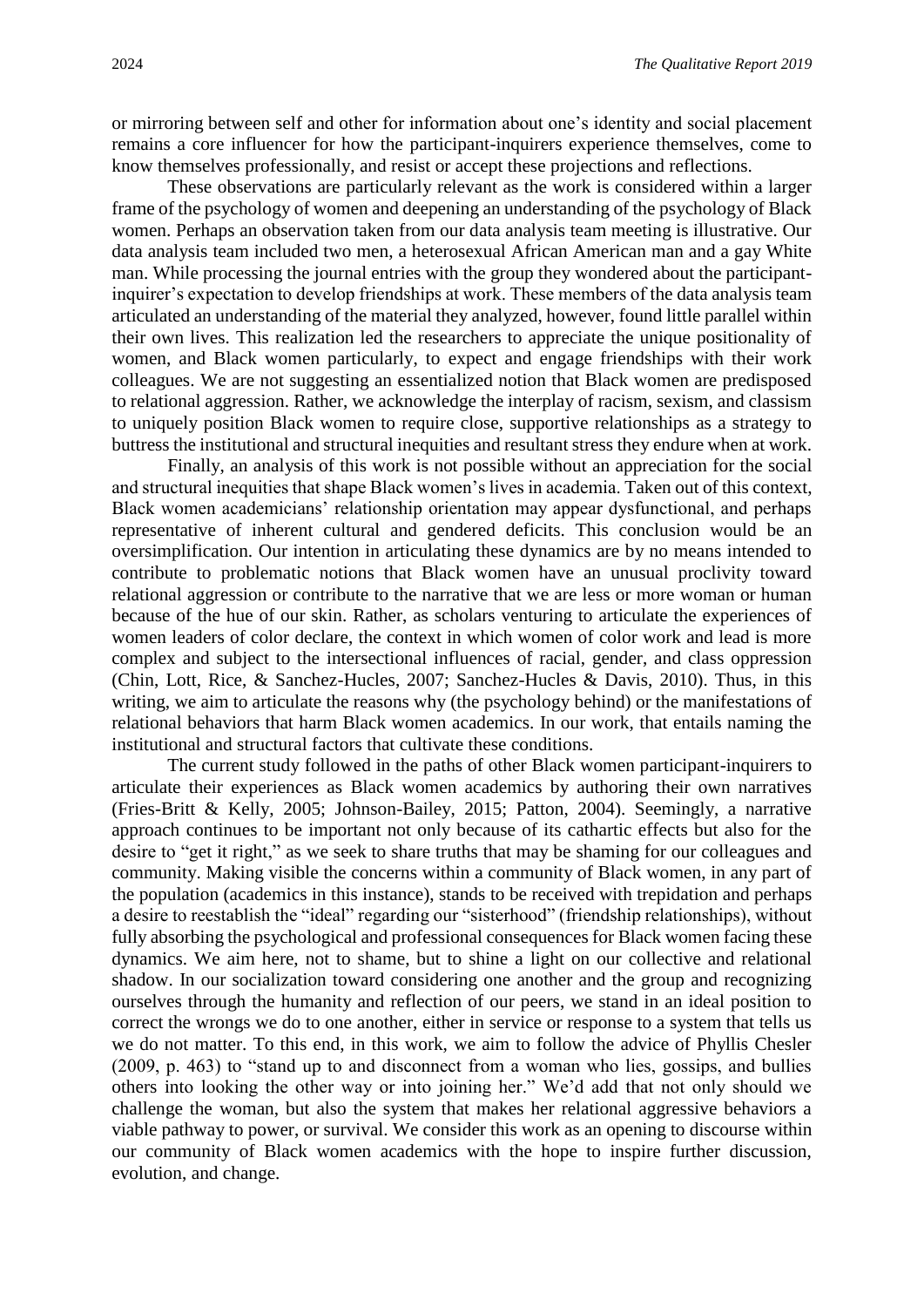### **References**

- Alanis, I., Machado-Casas, M., & Ruiz, E. (2014). Beyond the technical apparatus: Identity, connections, and the use of "autonarrativas virtuales" virtual autonarratives. NABE *Journal of Research and Practice, 5*, 1-29. Retrieved from <https://www2.nau.edu/nabej-p/ojs/index.php/njrp/article/view/22/30>
- Bogdan, R., & Biklen, D. (1997). *Qualitative research in education: An introduction to theory and methods.* (3rd ed.). Boston, MA: Allyn & Bacon, Inc.
- Beaubeouf-Lafontant, T. (2009). *Behind the mask of the strong Black woman: Voice and the embodiment of a costly performance.* Philadelphia, PA: Temple University Press.
- Chang, H., Ngunjiri, F. W., & Hernandez, K. C. (2013). *Collaborative autoethnography*. Walnut Creek, CA: Left Coast Press.
- Chesler, P. (2009). *Woman's inhumanity to woman*. Chicago, IL: Lawrence Hill Books.
- Chin, J. L., Lott, B., Rice, J. K., & Sanchez-Hucles, J. (Eds.) (2007). *Women and leadership: Transforming visions and diverse voices.* Malden, MA: Blackwell Publishing.
- Collins, P. H. (1998). *Fighting words: Black women and the search for justice.* Minneapolis, MN: University of Minnesota Press.
- Connell, R. W., & Messerschmidt, J. W. (2005). Hegemonic masculinity: Rethinking the concept. *Gender & Society*, *19*(6), 829–859. Retrieved from <https://doi.org/10.1177/0891243205278639>
- Cooper, B. (2017). *Beyond respectability: The intellectual thought of race women*. Urbana, IL. University of Illinois Press.
- Cooper, B. (2018). *Eloquent rage: A black feminist finds her superpower.* New York, NY: St. Marten's Press.
- Corbin, J. & Strauss, A. (2008). *Basics of qualitative research: Techniques and procedures for developing grounded theory*. Thousand Oaks, CA: Sage.
- Davis, A. Y. (1999). *Blues legacies and Black feminism: Gertrude Ma' Rainey, Bessie Smith & Billie Holiday.* (First Vintage Book Edition). New York, NY: Random House.
- Delgado, R. & Stefancic, J. (2017). *Critical race theory: An introduction* (3rd ed.) New York, NY: New York University Press.
- Dellasega, C. (2005). *Mean girls grown up: Adult women who are still queen bees, middle bees and afraid to bees*. Hoboken, NJ: John Wiley & Sons.
- Dellasega, C. A. (2009). Bullying among nurses: Relational aggression is one form of workplace bullying. What can nurses do about it? *American Journal of Nursing, 101*, 52-58.
- Denton, T. C. (1990). Bonding and supportive relationships among black professional women: Rituals of restoration. *Journal of Organizational Behavior, 11,* 447-457.
- Denzin, N. K., & Lincoln, Y. S. (Eds.). (2018). *The SAGE handbook of qualitative research*  $(5<sup>th</sup>$  ed.). Thousand Oaks, CA: Sage Publications.
- Fries-Britt, S., & Kelly, B. T. (2005). Retaining each other: Narratives of two African American women in the academy. *The Urban Review, 37*(3), 221-242.
- Glaser, B. G., & Strauss, A. L. (1967). *The discovery of grounded theory: Strategies for qualitative research*. New Brunswick, NJ: Aldine Transaction.
- Gilligan, C. (1982). *In another voice: Psychological theory and women's development*. Cambridge, MA: Harvard University Press.
- Gilligan, C. (2011). *Joining the resistance*. Malden, MA: Polity Press.
- Guest, G., Bunce, A., & Johnson, L. (2006). How many interviews are enough? An experiment with data saturation and variability. *Field Methods, 18(1),* 59-82.
- Hamilton, M. L., Smith, L., & Worthington, K. (2008) Fitting the methodology with the research: An exploration of narrative, self-study and auto-ethnography. *Studying*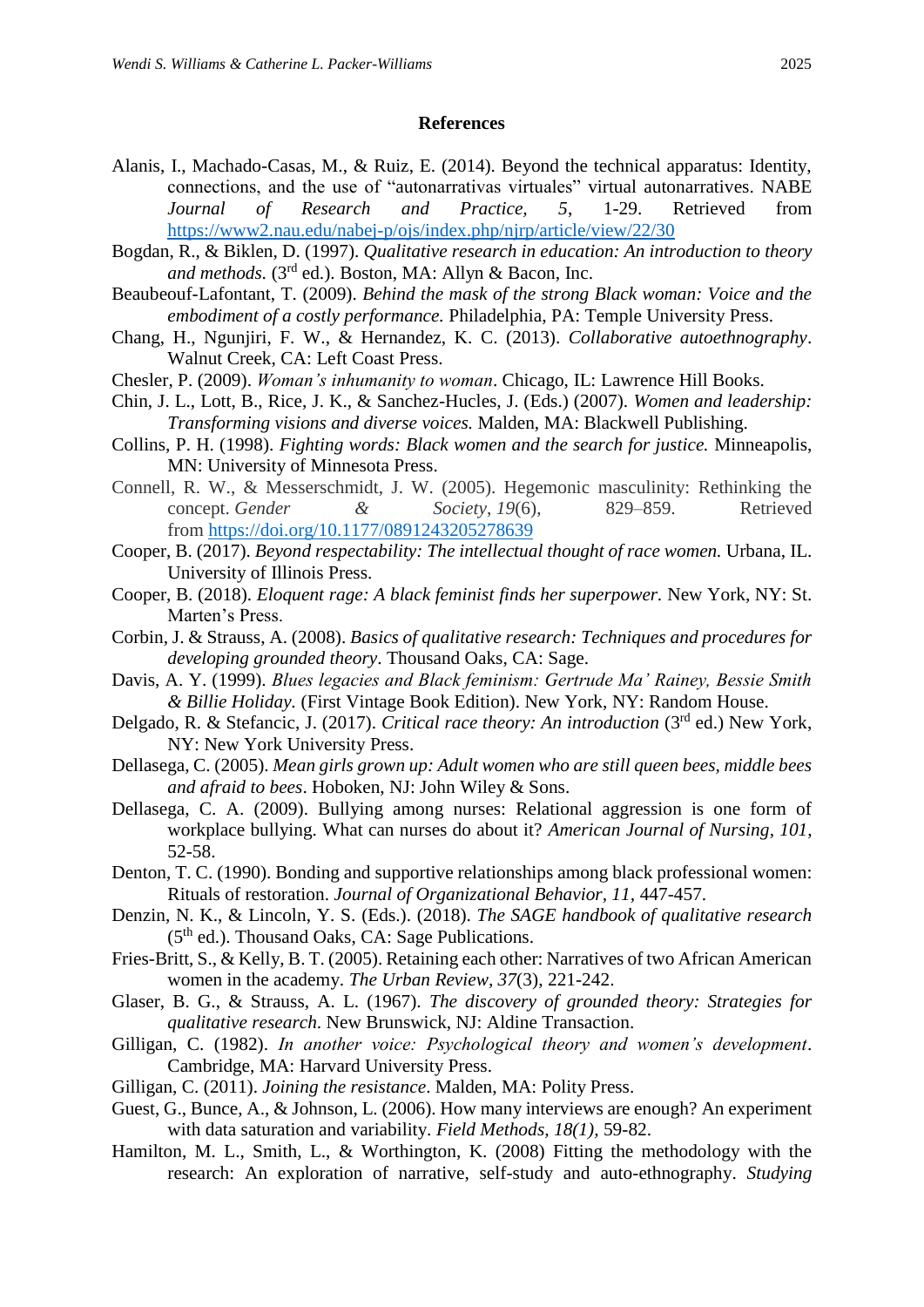*Teacher Education*, *4*(1), 17-28.

- Higginbotham, E. (1993). *Righteous discontent: The women's movement in the Black Baptist church*, *1880-1920.* Cambridge, MA: Harvard University Press.
- hooks, b. (2013). *Writing beyond race: Living theory and practice.* New York, NY: Routledge.
- Johnson-Bailey, J. (2015). Academic incivility and bullying as a gendered and racialized phenomena. *Adult Learning*, *26*, 42-47. doi: 10.1177/1045159514558414
- King, T. C., & Ferguson, S. A. (1993). *Four orientations to bonding relationships among African American women of professional status*. Unpublished manuscript.
- King, T. C., & Ferguson, S. A. (1996a). "I am because we are." Clinical interpretations of communal experience among African American women. *Women & Therapy*, *18*, 33- 45.
- King, T. C., & Ferguson, S. A. (1996b). Clinical analysis of chronic dependency and helpgiving in African American female friendships. *Smith College Studies in Social Work*, *66*, 163-183.
- Kuebel, C., Koops, L., & Bond, V. (2018). Cultivating teachers of general music methods: The graduate years. *Journal of Music Teacher Education*, *28*(1), 10-23.
- Leonardo, Z., & Broderick, A. (2011). Smartness as property: A critical exploration of intersections between Whiteness and disability studies. *Teachers College Record, 113*(1), 2206-2232
- Lincoln, Y. S., & Guba, E. G. (1985). *Naturalistic inquiry.* Newbury Park, CA: Sage.
- Lorde, A. (2007). *Sister outsider: Essays and speeches by Audre Lorde.* Berkeley, CA: Crossing Press.
- Moane, G. (2003). Bridging the personal and the political: Practices for a liberation psychology. *American Journal of Community Psychology, 31,* 91-101.
- Miller, J. B. (1987). *Toward a new psychology of women*. Boston, MA: Beacon Press.
- Nash, R. J. (2004). *Liberating scholarly writing: The power of personal narrative.* New York, NY: Teachers College Press.
- Nichols, J. (2016). Sharing the stage: Ethical dimensions of narrative inquiry in music education. *Journal of Research in Music Education, 63(4),* 439–454.
- Packer-Williams, C. (2011). Surviving "sista" saboteurs: Lessons from a survivor of relational aggression. *Women in Higher Education*, *20*(12), 26-27.
- Pasque, P. A., & Nicoholson, S. E. (2011). *Empowering women in higher education and student affairs.* Sterling, VA: Stylus Publishing.
- Patton, T. O. (2004). Reflections of a Black woman professor: Racism and sexism in academia. *Howard Journal of Communications, 15*(3), 185-200.
- Råheim, M., Magnussen L. H., Sekse, R. J. T., Lunde, A., Jacobsen, T., & Blystad A. (2016) Researcher–researched relationship in qualitative research: Shifts in positions and researcher vulnerability. *International Journal of Qualitative Studies on Health and Well-being, 11*(1)*.* 10.3402/qhw.v11.30996.
- Sanchez-Hucles, J. V., & Davis, D. D. (2010). Women and women of color in leadership: Complexity, identity, and intersectionality. *American Psychology, 65*(3), 171-181.
- Sheppard, L. D., & Aquino, K. (2013). Much ado about nothing? Observers' problematization of women's same-sex conflict at work. *Academy of Management and Perspectives, 27,* 1, 52-62.
- Sulé, V. T. (2014) Enact, discard, and transform: A critical race feminist perspective on professional socialization among tenured Black female faculty. *International Journal of Qualitative Studies in Education, 27*(4), 432-453, DOI: 10.1080/09518398.2013.780315
- Suyemoto, K. L., & Ballou, M. B. (2007). Conducted monotones to coacted harmonies: A feminist (re)conceptualization of leadership addressing race, class, and gender. In J. L.